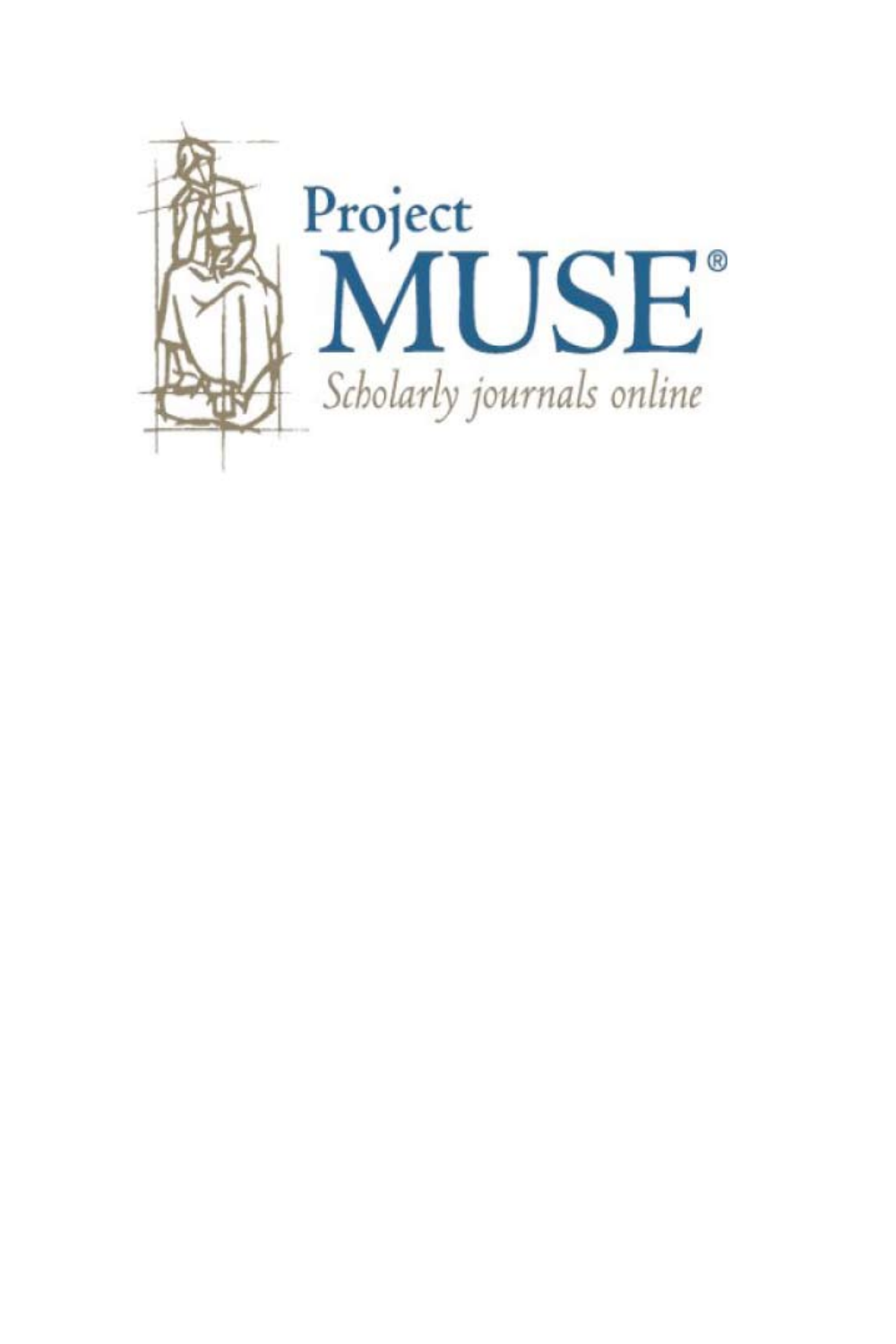## *Do Surname Differences Mirror Dialect Variation?*

 $FRANZ$  MANNI,<sup>1</sup> WILBERT HEERINGA,<sup>2</sup> BRUNO TOUPANCE,<sup>1</sup> AND JOHN NERBONNE<sup>2</sup>

*Abstract* Our focus in this paper is the analysis of surnames, which have been proven to be reliable genetic markers because in patrilineal systems they are transmitted along generations virtually unchanged, similarly to a genetic locus on the Y chromosome. We compare the distribution of surnames to the distribution of dialect pronunciations, which are clearly culturally transmitted. Because surnames, at the time of their introduction, were words subject to the same linguistic processes that otherwise result in dialect differences, one might expect their geographic distribution to be correlated with dialect pronunciation differences. In this paper we concentrate on the Netherlands, an area of only  $40,000 \text{ km}^2$ , where two official languages are spoken, Dutch and Frisian. We analyze 19,910 different surnames, sampled in 226 locations, and 125 different words, whose pronunciation was recorded in 252 sites. We find that, once the collinear effects of geography on both surname and cultural transmission are taken into account, there is no statistically significant association between the two, suggesting that surnames cannot be taken as a proxy for dialect variation, even though they can be safely used as a proxy for Y-chromosome genetic variation. We find the results historically and geographically insightful, hopefully leading to a deeper understanding of the role that local migrations and cultural diffusion play in surname and dialect diversity.

The major aim of this study is to evaluate to what extent the patterns of geographic variation of surnames overlap with those of linguistic diversity, because family names can be seen as a specific part of language.

This research was inspired by a similar paper in which we addressed the similarities between the geographic structures of genetic, surname, and linguistic variables in a small area of Italy (Manni and Barrai 2001). In that study we used a more rudimentary methodology that, nonetheless, was already fully computational, even concerning the linguistic treatment; thus statistical comparisons with diverse markers were possible. Using similar methods, our aim is now to compare the geographic patterns of surname-inferred genetic variation with corresponding linguistic data in the Netherlands (see Figure 1 for a map of the different Dutch

key words: genetics, linguistics, surnames, dialects, the netherlands, barriers, isolation by distance (ibd).

<sup>&</sup>lt;sup>1</sup>UMR 5145, CNRS, Musée de l'Homme, National Museum of Natural History, 17 Place du Trocadéro, 75016 Paris, France.

<sup>&</sup>lt;sup>2</sup>Alfa-Informatica, Faculty of Arts, University of Groningen, Groningen, The Netherlands.

*Human Biology*, February 2008, v. 80, no. 1, pp. 41–64.

Copyright © 2008 Wayne State University Press, Detroit, Michigan 48201-1309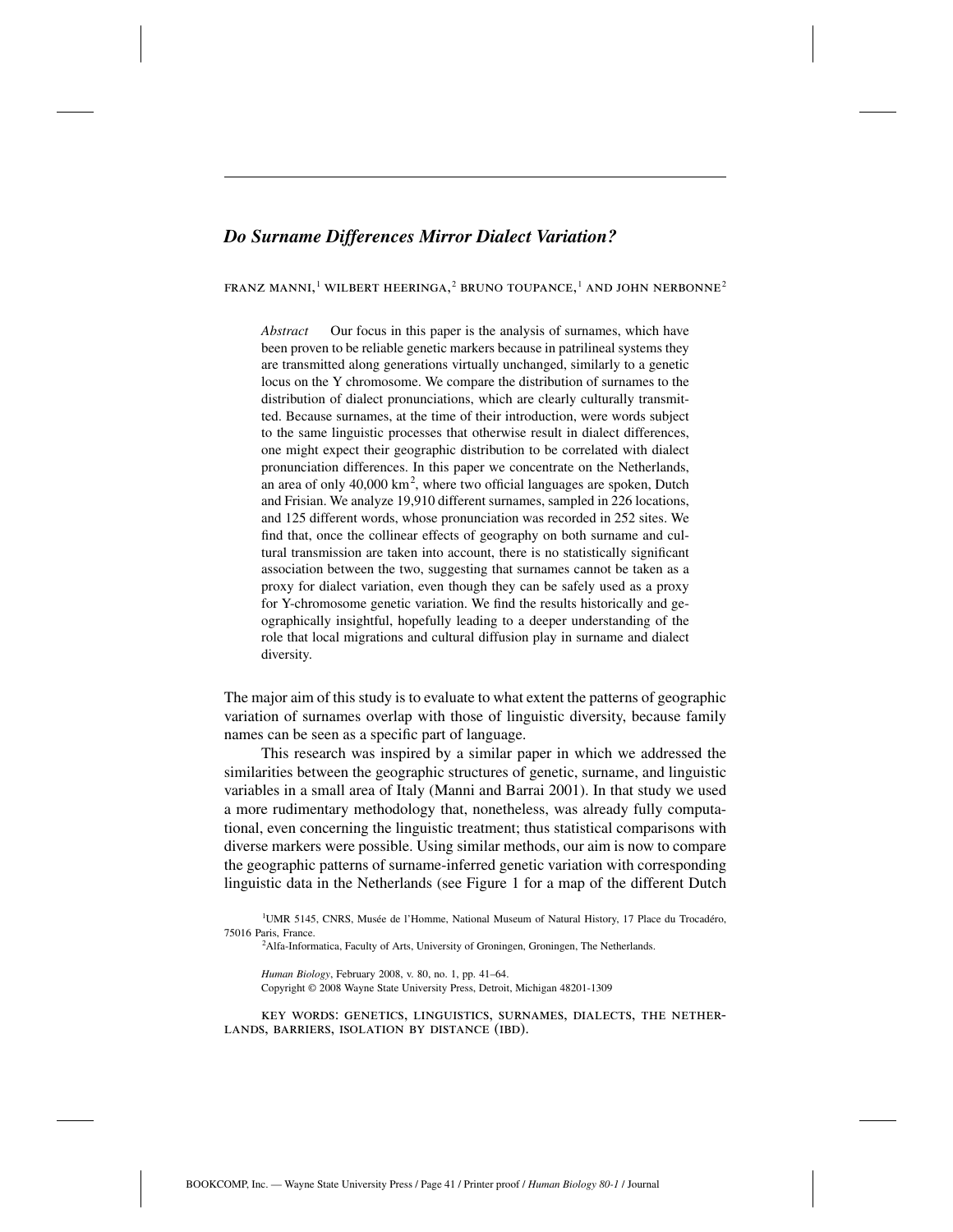

**Figure 1.** Location of the Dutch provinces in the Netherlands.

provinces), similarly to what we did in a paper addressing a linguistic audience (Manni et al. 2006).

Male-transmitted family names can be regarded as genetic markers because they simulate neutral alleles of a gene transmitted only through the Y chromosome. Therefore they satisfy the expectations of the neutral theory of molecular evolution (Cavalli-Sforza and Bodmer 1971; Crow 1980), which is entirely described by random genetic drift, mutation, and migration (Kimura 1983). Nevertheless, before a strict rule of transmission was established, family names were also words, and so they remain today (even if frozen to meet the needs of administration).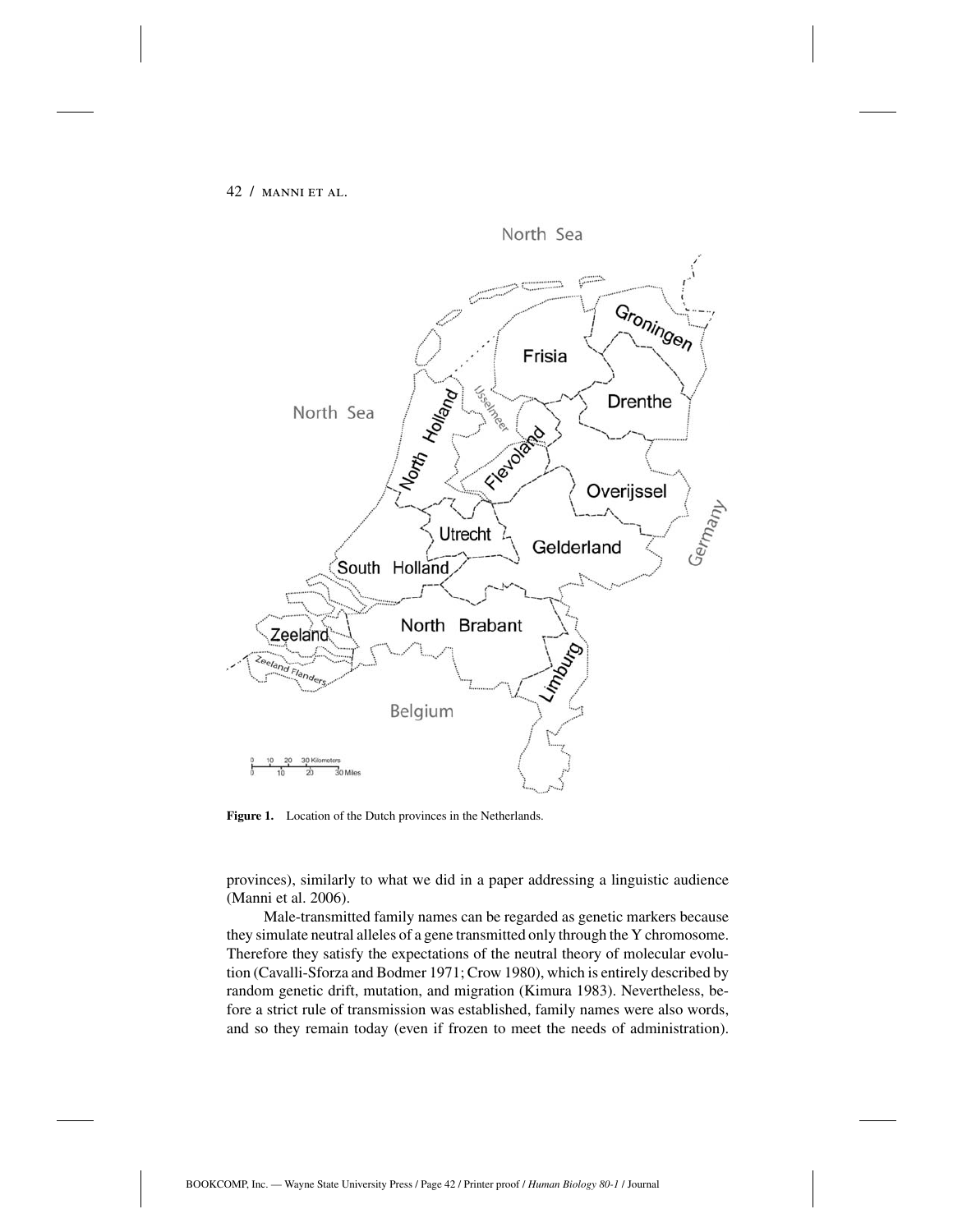If surnames were words, we might expect them to pattern with other linguistic material; for instance, it is often possible to guess someone's geographic origin by the sound and spelling of his or her surname, that is, on a purely linguistic basis.

We remind readers that in most European countries surnames were not adopted until the Middle Ages, and in the Netherlands they were not obligatory until the Napoleonic period. As a consequence, surname-inferred demographic phenomena such as migrations, drift, and isolation can be dated at best only within the last six centuries for most of Europe and only within the last two centuries in the Dutch case.

We investigated the dual nature of patronymic markers by comparing the geographic patterns of variability of 19,910 Dutch surnames, accounting for 1,303,369 individuals, with the linguistic differences of the Netherlands measured by Heeringa (2004). In the present study we computed a general regression model between pairwise Levenshtein dialect distances (see Heeringa 2004, pp. 121–144) and geographic distances between dialect locations. Then, expected distances were subtracted from the observed distances, leading to the computation of residuals. The residuals reflect variance that is unrelated to geographic distance in general, as though corresponding distances corresponded to the ideal case of equidistant locations, meaning that geographic proximity (or distance) plays virtually no role in residual distances. Finally, we obtained a representation of boundaries (i.e., borders between the most differentiated areas) based on the residuals. We have applied this procedure to surname data as well, but, even though it can be considered a standard method in genetics, we note that the technique is pioneering in dialectology. When we apply the methodology in both areas, we see that surnames are not distributed in the same way as dialect differences are.

Although maps have long been used in dialectology, the idea that divergence increases with geographic distance has not been analyzed to the same degree as in genetics (see Cavalli-Sforza et al. 1994). Nonetheless, in linguistics a related idea can be traced back to the wave theory of Johannes Schmidt (1872) regarding Indo-European languages. According to Schmidt, a linguistic innovation spreads geographically so that its effects can be seen in continuously weakening concentric circles, like the ripples made when a stone is thrown into water. This should lead to convergence among nearby varieties.

From a great distance all languages consist of chains of pairs of mutually intelligible speakers (or speech-types) where different varieties gradually shade into one another and where the extremes of the chain are between the most differentiated areas (I. Dyen, personal communication, 2004). The role played by geographic distance in the steady increase of linguistic divergence is also the point of Chambers and Trudgill's traveler's distance (1998, p. 5). They tell of a traveler going across a linguistic area who repeatedly encounters dialects whose features overlap to a large extent with those of the last dialect he heard and those of the next. The traveler experiences the continuum that is frequently appealed to in dialectology: Neighboring dialects are usually quite similar. Heeringa and Nerbonne (2001) analyzed Chambers and Trudgill's traveler by comparing the step-by-step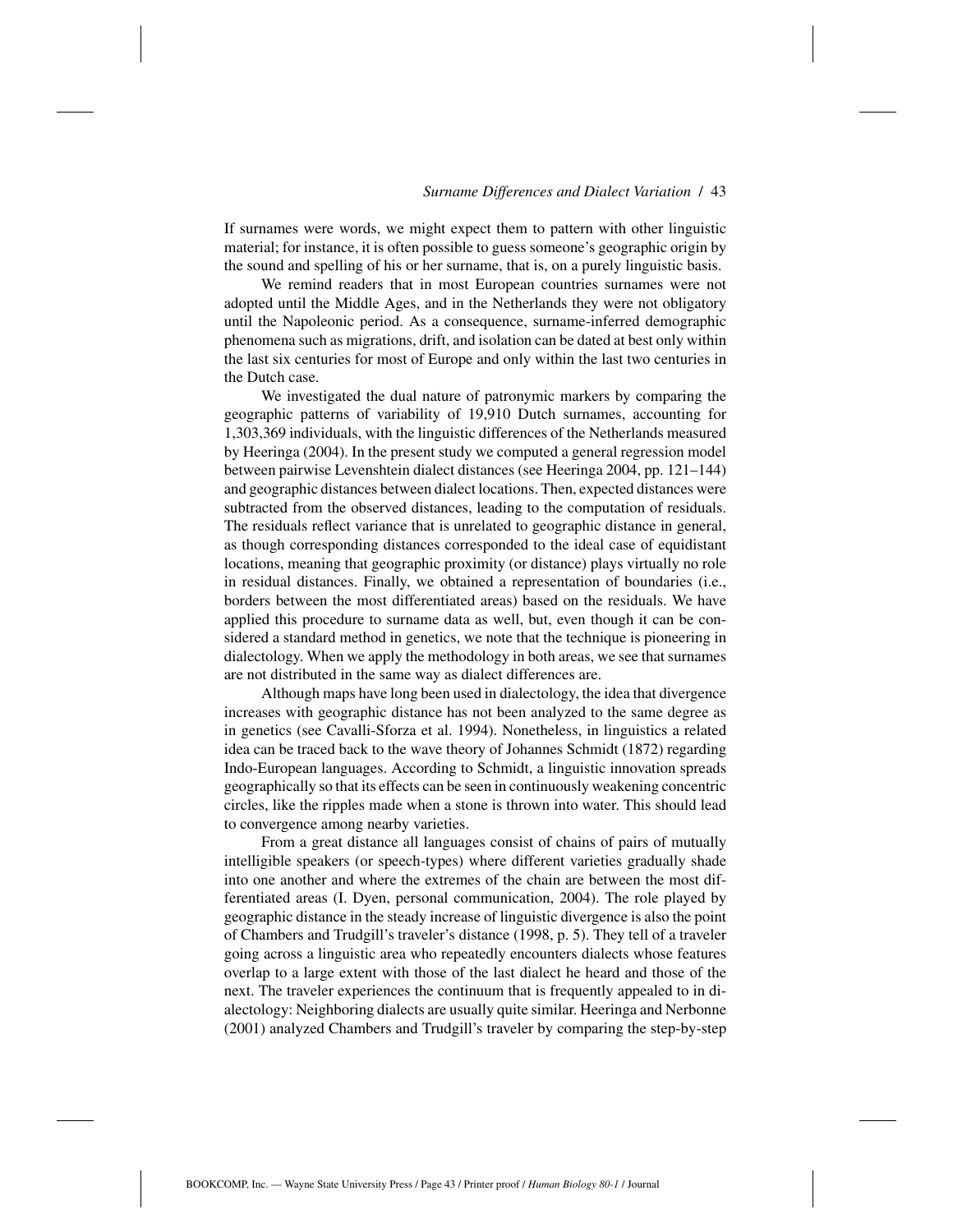linguistic changes along a path with a general regression in which linguistic distance was explained by geographic linguistic distance, following Séguy (1971). The rate of linguistic change was not steady, and some adjacent pairs of dialect variants differed by higher values, suggesting the significance of some borders and therefore of some areas as organizing forces. Further, Nerbonne et al. (1999) computed regression models for all pairwise distances in the matrix of sampling sites, making the computation more stable than that of the one-dimensional traveler's distance along a single line.

If we eliminate the variance explained by geography from a dialectometric distance matrix, we focus on the residual variance that is probably not due to the distance between speakers. From a historical point of view large residuals may signal a linguistic difference that is more profound—for example, one that has arisen through migrations. As a consequence of sparser population density, less contact between speakers, and less reliable transportation, we can (1) imagine that in ancient times linguistic (dialect) differences were stronger than they are today and (2) consider that present-day differences may be the relicts of patterns so remote that analysis of residuals is needed to highlight them effectively.

# **Materials and Methods**

## **Data**

*Surnames.* From the original database of Dutch surnames that is composed of 51,578 surnames, corresponding to 2,294,154 individual telephone users (1997 data) in 226 locations (Manni 2001), we have selected a new database composed of 19,910 surnames accounting for 1,303,369 individuals (8.1% of the entire Dutch population) and corresponding to those surnames recorded in at least 10 locations and no more than 100 locations, thus excluding rare and polyphyletic surnames, respectively. The upper limit of 100 locations, which was empirically determined, allows us to avoid almost exactly the same polyphyletic surnames identified by Manni et al. (2005). We describe how this new database was obtained in a later section.

*Dialects.* In the current study linguistic distances were computed over all pronunciations, using the same list of 125 words that Heeringa (2004, pp. 214–215 and pp. 292–294) did, although some technical constraints, related to software limitations, forced us to reduce the number of Dutch samples to 252. In contrast to the surname survey, the dialects of the province of Flevoland (see Figure 1) were not studied because Flevoland has a recent origin, as it was not reclaimed from the sea until 1968.

## **Computation of Diversity**

*Surnames.* Several studies have focused on the variability of surnames on account of their ready availability, for example, from voters' lists or phone books.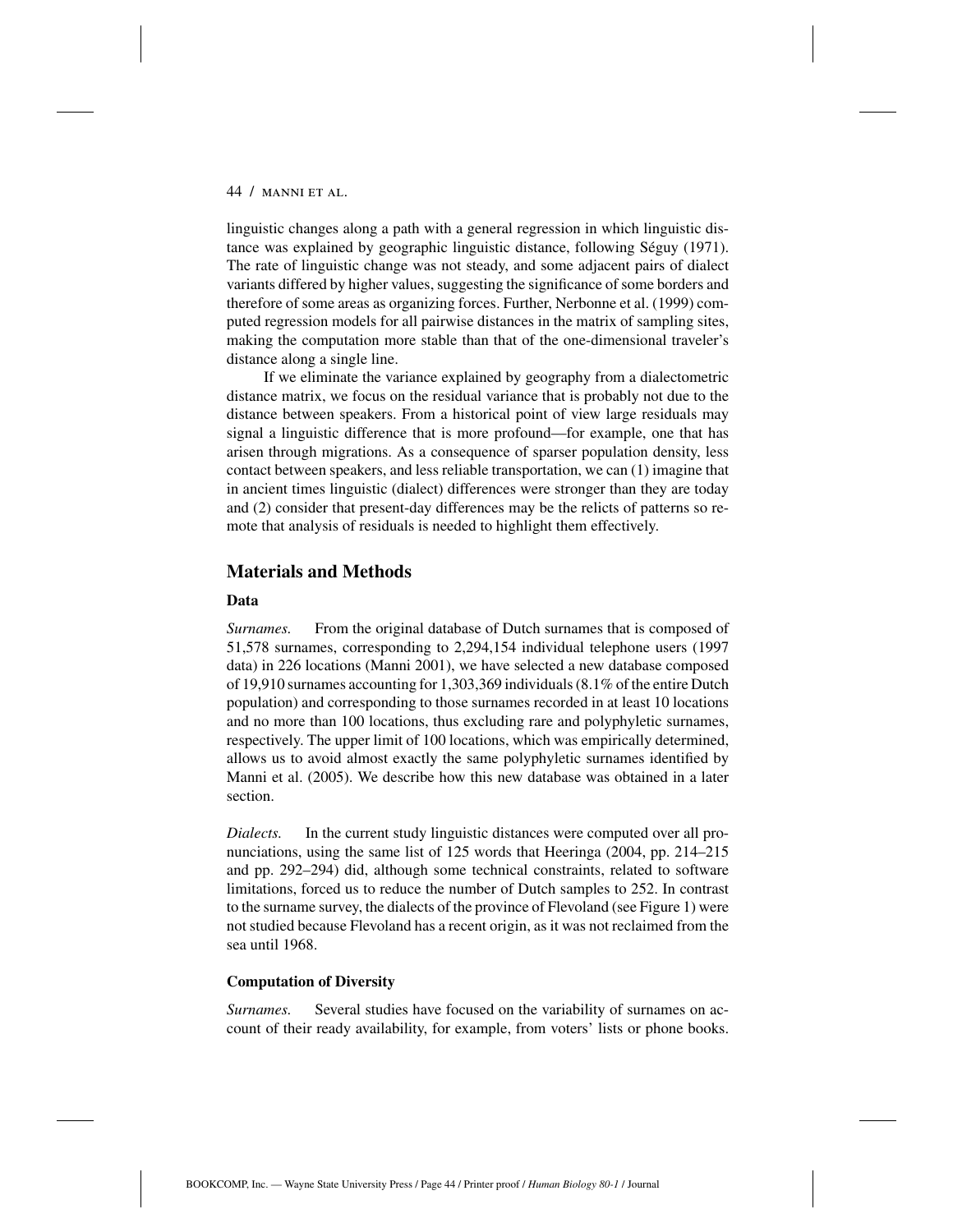They are useful in the investigation of genetic structures (i.e., meaningful differences in the geographic space) of populations. Although the use of patronymic markers is easy and provides large sample sizes, it also suffers from limitations such as nonpaternity, surname change, polyphyleticism, and a limited temporal depth. Thus the use of surnames is expected to give estimates for demographic inference that differ from real genetic studies that mirror more remote demographic phenomena and are usually based on several loci, unlike surnames. Nonpaternity and surname change are not at all major problems, affecting no more than 10% of the data, but polyphyleticism can decrease the reliability of surname studies. We have recently shown (Manni et al. 2005) how it is possible to reduce this source of error by using a neural network analysis (Kohonen 1995) of the geographic distribution of the surnames. In this way some clearly polyphyletic surnames can be identified because they share crucial properties, such as the absence of a coherent geographic heart of diffusion, a high average number of people sharing the surname, and a peculiar clustering in specific cells of the Kohonen map. The analysis of surnames provided in this paper has been implemented by the exclusion of polyphyletic surnames identified according to such criteria.

Because there are two widespread manners of calculating a measure of surname differentiation, we have computed both Nei and Lasker distances according to the following formulas. Nei's distance is computed as

$$
\frac{\sum n_{si}n_{sj}}{\left(\sum n_{si}^2 \sum N_{sj}^2\right)^{1/2}},\tag{1}
$$

and Lasker's distance is computed as

$$
-\log\left(2\frac{\sum n_{si}n_{sj}}{\sum n_{si}\sum N_{sj}}\right),\tag{2}
$$

where  $n_{si}$  denotes the frequency of a given surname *s* in locations *i* and  $n_{si}$  denotes the frequency of the same surname in location *j*. The sums are done for all surnames. By applying these expressions to the surname distributions (list of surnames and their relative frequency) in two locations, we can obtain Nei or Lasker pairwise distances, and therefore we can compile a pairwise distance matrix accounting for all surnames. If the two locations have completely different surnames, then their distance will be maximum, whereas if they share the same set of surnames with identical relative frequencies, their distance will be null. For further details on the computation of such distances, please refer to Nei (1973) and Rodriguez-Larralde et al. (1998).

*Dialects.* We applied sequence comparison to pronunciations belonging to different dialect varieties to measure the distance between them, similar to what is done by molecular biologists when two or more DNA sequences are aligned by dynamic programming techniques. To this end we adopt the Levenshtein (1966)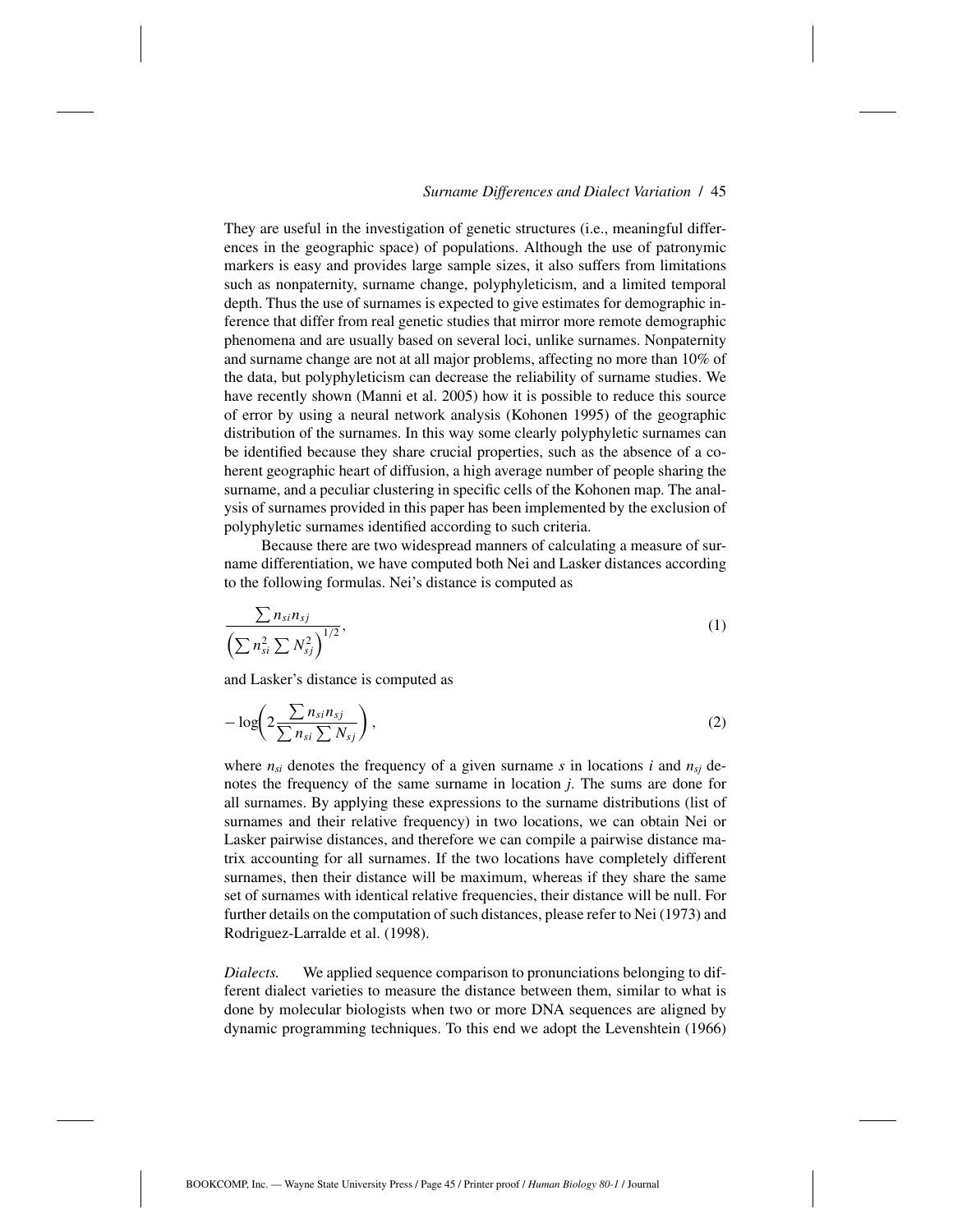distance, an algorithm able to align pronunciations of variable lengths that was first applied to dialects by Kessler (1995) for the comparison of Irish Gaelic varieties. Alignment algorithms have been used to study language since at least the 1970s. Kruskal and Liberman (1983) provide an overview of dynamic time warping, a technique that gained popularity in speech recognition in the 1970s. The difference between two pronunciations is explained by the insertion, deletion, or substitution of sounds, and weights are assigned to these three operations. Assume that *afternoon* is pronounced as [æəftənun] (with a phonetic notation that ignores tones that are represented by accent marks) in the dialect of Savannah, Georgia, and as [æftərnun] in the dialect of Lancaster, Pennsylvania. Changing one pronunciation into the other can be done as follows:

| æəftən <del>u</del> n | delete ə           |  |
|-----------------------|--------------------|--|
| æftərnun              | insert r           |  |
| æftərnun              | substitute $\mu/u$ |  |
| æftərnun              |                    |  |

Because the distance between longer pronunciations will generally be greater than the distance between shorter pronunciations, the sum of alignment operation costs is normalized by the length of the alignment:

| Savannah æ ə f        |  | t | $\theta$ |  | ₩            | n |
|-----------------------|--|---|----------|--|--------------|---|
| Lancaster a f t a r n |  |   |          |  | $\mathbf{H}$ |   |
| Cost                  |  |   |          |  |              |   |

After the normalization the distance between the pronunciations of *afternoon* in Savannah and Lancaster is  $0.33$  [ $(1 + 1 + 1)/9$ ]. We obtain a characterization of the distance between two dialects by computing the mean of their word distances (in this study we used 125 words). This procedure has been followed for all varieties to obtain an overall matrix of pairwise distances between them. Calculations have been performed with L04, a freely distributed dialectometric software package (available at http://www.let.rug.nl/kleiweg/L04/)

The simplest versions of such a method are based on a notion of phonetic distance in which phonetic comparison is binary: Nonidentical phones contribute to phonetic distance, and identical ones do not. Thus the pair [a, i] counts as different to the same degree as  $[e, \varepsilon]$ . In more sensitive versions phones are compared on the basis of their feature values, so the pair [a, i] counts as more different than  $[e, \varepsilon]$  because the second pair of vowels is more similar. The method that we use in this paper is more refined because the cost system is computed on the comparison of spectrograms of the sounds. A spectrogram is a representation of the acoustic signal in which sound intensities are tracked for a range of frequencies and times. With spectrograms it is not necessary to make decisions about the weight of different features.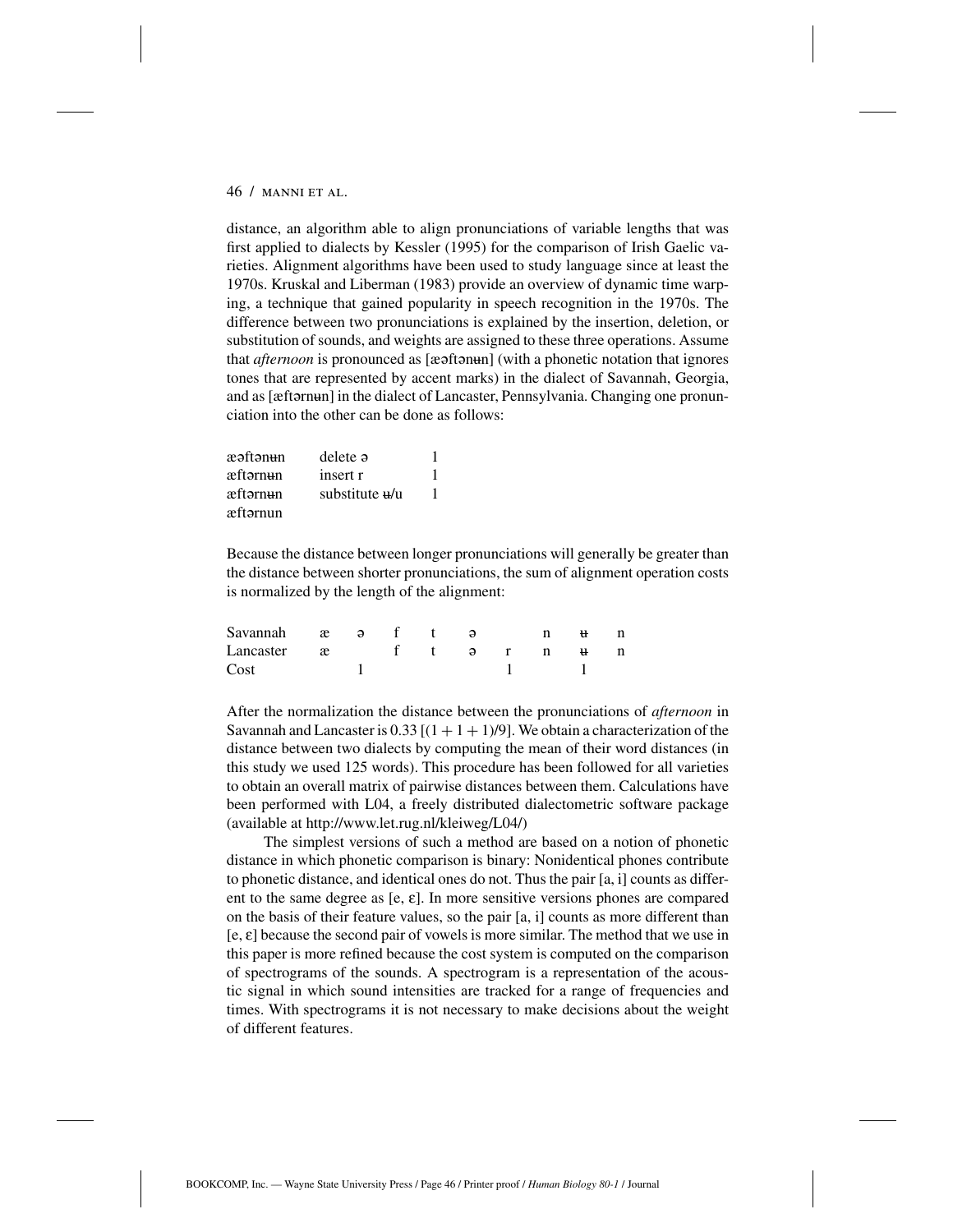We should note that such an approach is perceptually oriented, meaning that it emphasizes the differences that a speaker can hear in someone else's speech. We add that small differences can play a relatively strong role compared to larger differences in dialect perception, suggesting the use of natural logarithmic (ln) segment distances. Final distances were computed as

 $\frac{\ln(\text{distance} + 1)}{\ln(\text{maximum distance} + 1)} \times 100.$  (3)

To reckon with syllabification in words, we adapted the Levenshtein algorithm so that a vowel can be aligned only with another vowel and a consonant only with a consonant. The only exceptions are  $\begin{bmatrix} i \end{bmatrix}$  and  $\begin{bmatrix} w \end{bmatrix}$ , which can also be aligned with vowels; [i] and [u], which can also be aligned with consonants; and central vowels, which can match sonorants. All other alignments are ignored.

The measurements of phonetic differences are consistent for large samples of words [Cronbach (1951)  $\alpha > 0.96$  for 100-word sample sets] and have been validated with respect to scholarly tradition (Heeringa et al. 2002) and, again, with respect to lay dialect speakers' judgment of dialectal distance (Gooskens and Heeringa 2004). Gooskens and Heeringa (2004) showed that the measurement correlated highly with lay speakers' judgments ( $r = 0.80$ ). In addition, the technique has now been applied to Norwegian, American English, German, Sardinian, Bulgarian, and Bantu languages of Gabon. Interestingly, the same Levenshtein algorithm has been applied extensively to measurement differences in long genetic strings (Sankoff and Kruskal 1999).

## **Visualization of Diversity**

*Multidimensional Space: Principal Components Analysis.* The topology of the 226 surname samples in the principal components analysis (PCA) was applied to the data to graphically detect possible patterns of similarity between the 226 surname samples and the 252 dialect samples. Principal components analysis involves a mathematical procedure that transforms a number of (possibly) correlated variables into a (smaller) number of uncorrelated variables called principal components. The first principal component accounts for as much of the variability (variance) in the data as possible, and each subsequent component accounts for as much of the remaining variability as possible.

Multidimensional relationships between items can be seen in a bivariate or trivariate plot (if two or three axes are plotted against each other). The analysis was performed with the Excel applet GenAlEx (Peakall and Smouse 2001; available at http://www.anu.edu.au/BoZo/genAlEx).

*Geographic Analysis: The Monmonier Algorithm.* When sampling locations are known, it is possible to identify the areas where a given variable shows an abrupt rate of change. We use a computational geometry approach, which uses computed distances (surname, linguistic) to identify the locations of barriers and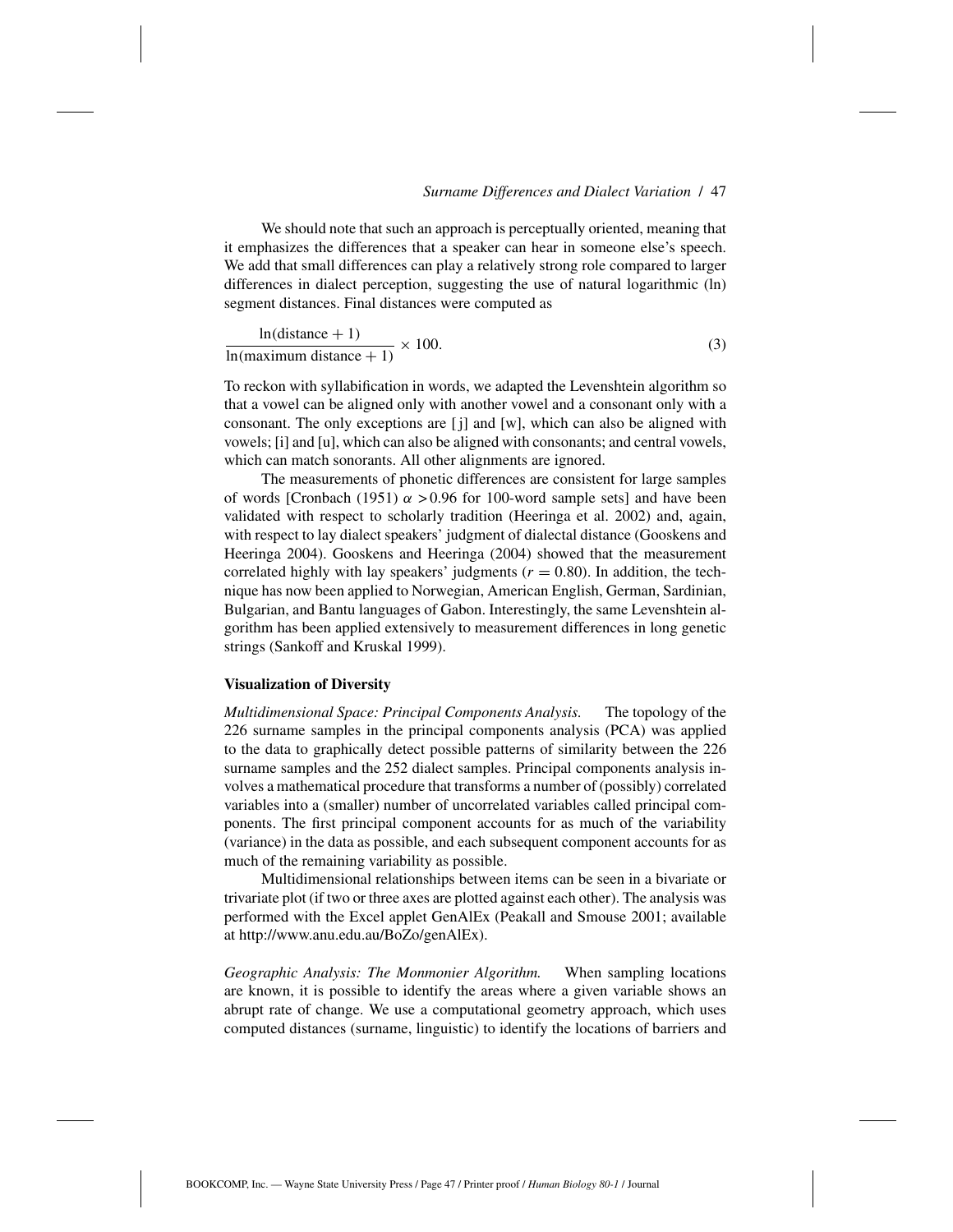which can therefore also show where the geographic patterns of two or more variables are similar. Inspired by this idea, we have implemented anew Monmonier's (1973) maximum difference algorithm (Manni 2004; Manni et al. 2004), and to identify genetic and linguistic barriers, we have used the program Barrier, version 2.2 (available at http: // www.mnhn.fr / mnhn / ecoanthropologie / software / barrier .html). To avoid ambiguity, we stress that we use the term *boundary* synonymously with *barrier*. Basically, the Monmonier method is based on a triangulation connecting all the samples; then the distance measures (genetic, linguistic) are associated with each edge of the triangulation, and a barrier is traced perpendicularly to those edges that have the highest distances. Because of space limitations, we do not describe the method in detail here because the provided link gives access to exhaustive documentation.

To test the confidence with which we can view the barriers in a genetic or linguistic landscape, we implemented a significance test in the software by means of bootstrap analysis. Using the Monmonier algorithm, we repeated the procedure of finding boundaries using matrices computed on data sets from which random elements had been removed and in which other elements, randomly selected as well, appear more than once. As with phylogenetic trees, a score is associated with all the different edges that constitute barriers, thus indicating how many times each edge is included in one of the boundaries computed from the *N* matrices (typically  $N \ge 100$ ). In other words, if we have 100 matrices and we want to compute the first barrier, 100 separate barriers will be obtained. These 100 different barriers (different in the sense that they have been computed on matrices obtained from modified data sets) are displayed in a single picture by increasing the thickness of their edges in proportion to the number of times they belong to one of the 100 barriers. If a pattern exists, whatever the modification of the original data set, barriers should repeatedly emerge in certain areas of the plot. If barriers emerge everywhere in the plot, then the results may not be robust (in terms of geographic differentiation). The issue is similar to the use of bootstrap in phylogenetic trees (Felsenstein 1985), and similar advantages accrue to this way of computing barriers—notably, the confidence of the postulation of the barrier is reflected in the visualization. The method has been applied to original distances or to matrices of residuals.

We carried out the bootstrap test for both surname and linguistic data, but in addition, we are preparing a more exhaustive manuscript focusing on the bootstrap approach in dialectologic classifications.

## **Results**

#### **Surnames**

*Lasker Distance Versus Nei Distance: A Comparative Test Including or Excluding Polyphyletic Surnames and Rare Surnames.* We computed two distance matrices, one from the original data set of all Dutch surnames and another from the remaining surnames after the withdrawal of polyphyletic ones. This step was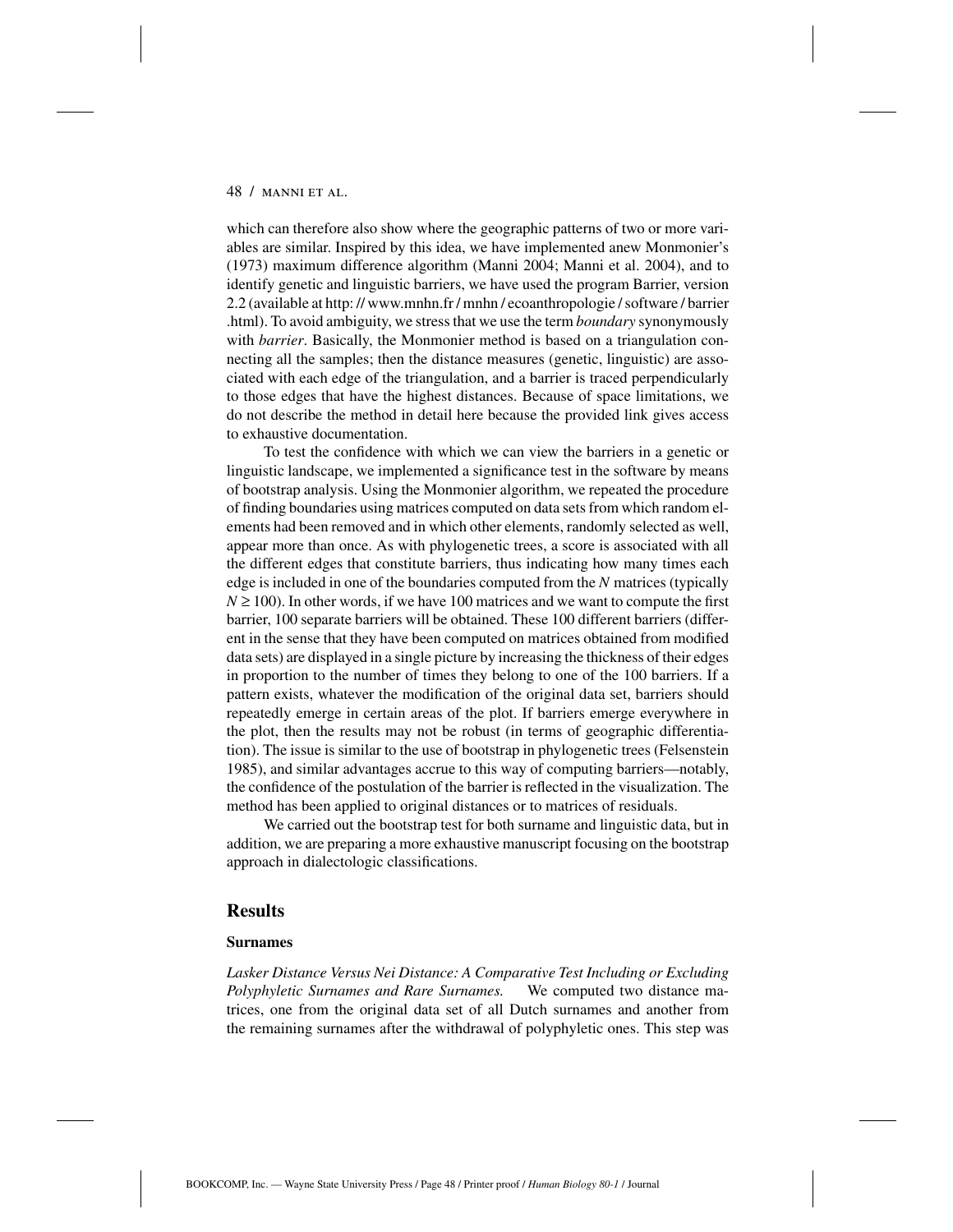repeated twice, once using Nei measures and once using Lasker measures. The correlation between matrices, computed with or without polyphyletic surnames, was higher when analyzing Nei distances (MT  $r = 0.913$ ,  $p < 0.001$ ) and lower when correlating matrices of Lasker distances (MT  $r = 0.791$ ,  $p < 0.001$ ) [MT stands for Mantel test (Mantel 1967), the significance of which has been computed according to Manly (1997)]. The calculations of the statistical significance for all the correlations mentioned in this article are based on this test. Furthermore, average distances were higher, as expected, when excluding polyphyletic surnames from the data set, whatever the estimator. Similarly, the matrices computed after the elimination of polyphyletic surnames from the database correlate better with geographic distances; the correlation with Lasker distances improves from MT *r* = 0.438 to MT  $r = 0.691$ ,  $p < 0.001$ ; and the correlation with Nei distances improves from MT  $r = 0.497$  to MT  $r = 0.563$ ,  $p < 0.001$ .

Nei distances seem less sensitive, with respect to the change in correlations, to the presence of polyphyletic surnames than Lasker distances, and we noticed that the principal components and barrier analyses are more satisfactory when polyphyletic surnames are excluded from the database because a higher percentage of variance is explained. Finally, we also tested the influence that rare surnames had on the computation of matrices. We found that their contribution to the final computation of matrices was irrelevant. Whatever the measure, the correlation between a distance matrix computed by keeping rare surnames and another distance matrix obtained by eliminating rare surnames from the whole data set approached 1. We note that the polyphyletic and rare surnames correspond to a similar fraction of individuals in each of the 226 samples; therefore their exclusion does not bias the data set, because the sample size for each sample after the withdrawal is proportional to the initial size. Overall, the described results prompted us to adopt Nei distances and to base our study on them.

*Multidimensional Analyses of Surname Variability (Nei Distance).* The topology of the 226 surname samples in the principal components plot of Figure 2 is reminiscent of the geography of the Netherlands (see Figure 1 for a geographic map of the Dutch provinces): A well-defined Limburg cluster and a cluster composed of North Brabant samples are apparent. The remaining eastern and western samples are close to each other in a continuous swarm of points, whereas Zeeland samples are intermediate. A more detailed analysis of the topology of the plot reveals that within the swarm there is no overlap between the topological area occupied by the northeastern and northwestern samples. Furthermore, the topology of samples suggests more heterogeneity in the south of the Netherlands than in the north, where samples are visualized closer to each other. The two axes account for approximately 30% of the total variance, and further axes (even through the tenth) still account for significant fractions of the total variance. The low fraction of variance explained by the first two axes—a frequent phenomenon when large numbers of samples are analyzed—means that Figure 2 is less than optimally representative and suggests a rather complex topology of samples in the multidimensional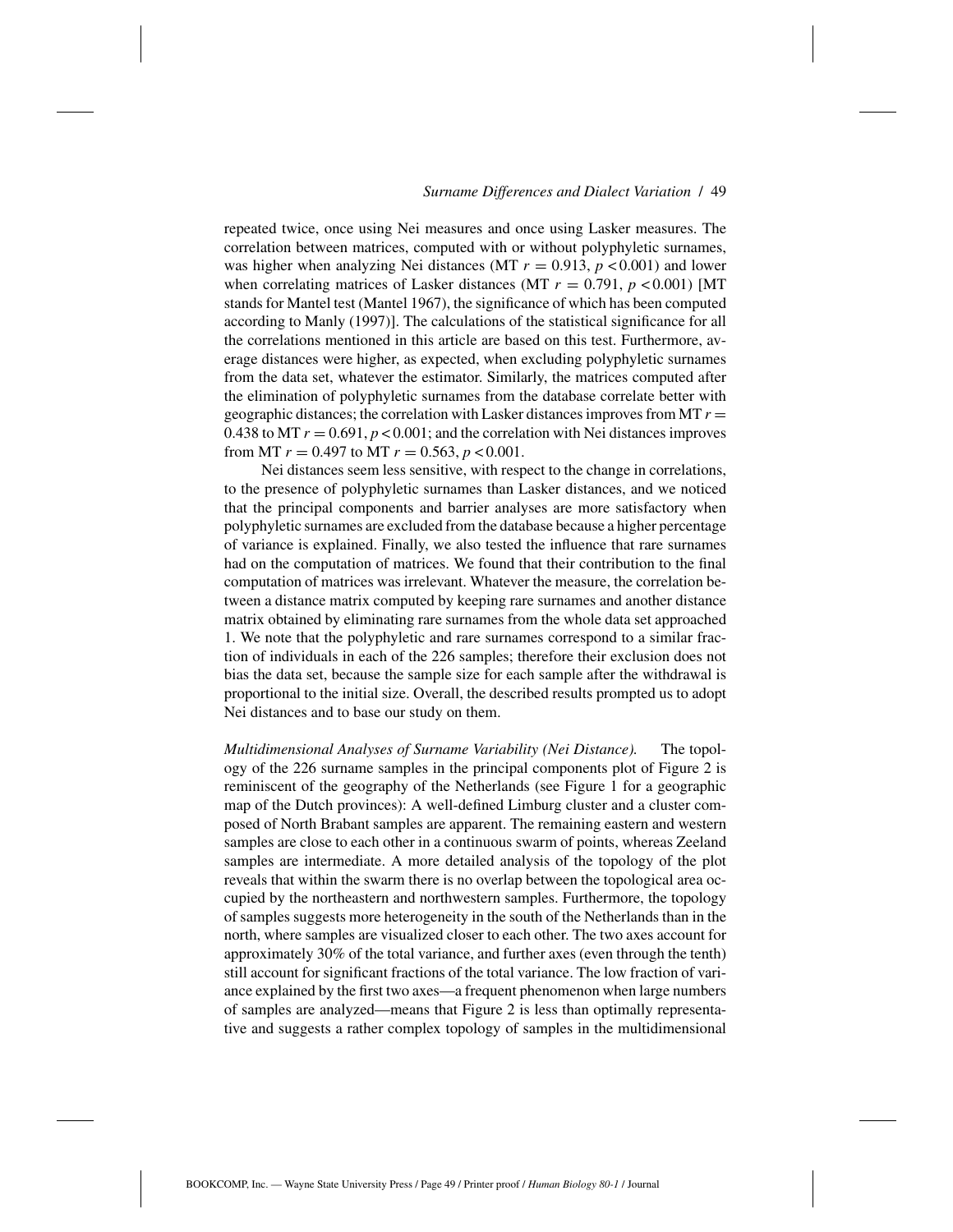

**Figure 2.** Principal components analysis of the surname differences in the Netherlands (Nei distances). Two almost distinct clusters corresponding to the North Brabant and Limburg samples can be identified. The remaining samples, belonging to the other provinces, cluster in a single swarm of points. Further details can be found in the text. The first axis explains 17.6% of the total variance, and the second axis accounts for 11.7% of it. The third and fourth axes (not shown) explain 5.8% and 4.3% of the total variance and highlight the diversity of the Limburg and Zeeland provinces, respectively. Further axes (fifth, sixth, seventh) point, in different ways, to the differences between the north and the south of the Netherlands. Samples are numbered as in Barrai et al. (2002).

space that cannot be straightforwardly projected to two dimensions. This suggests that geography is not the only factor influencing surname variability. Nevertheless, Figure 2 still provides a reasonable first approximation of overall variability, and in fact further axes point to the specificities of both Limburg and Zeeland and, more generally, to the differences existing between the northern and the southern parts of the country.

To understand the geographic variability of surnames, given that general correlations are not informative about local variation, we analyzed the surname distance matrix with Monmonier's algorithm (not shown). The barriers computed highlight some differentiation zones in the northeastern provinces and along the northern border of the Limburg and Dutch Brabant provinces. Moreover, the Zeeland province appears fragmented, indicating that surnames are heterogeneous in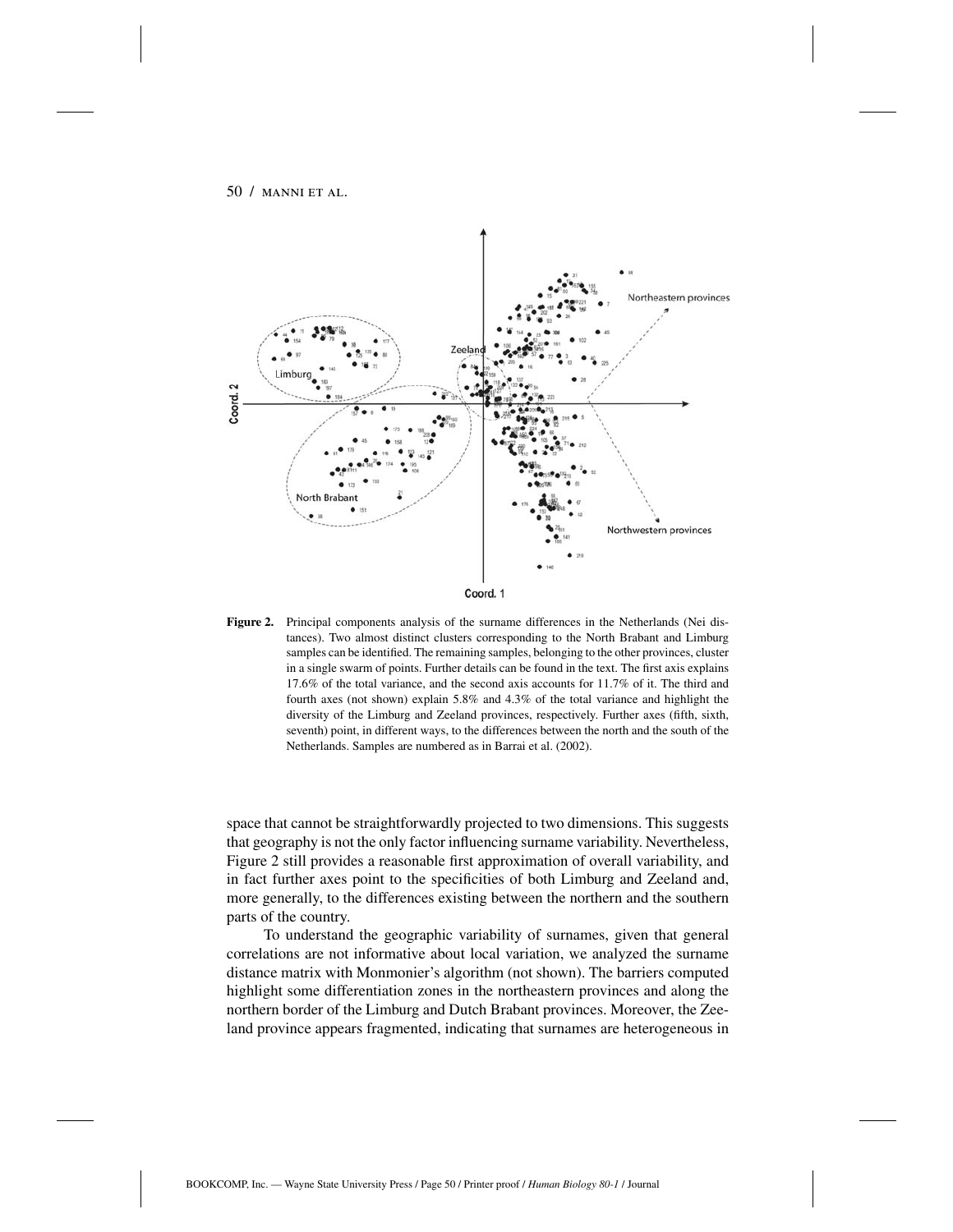the area with important differences from one location to another. These conclusions are reinforced by the analysis of 100 bootstrap matrices computed after a resampling procedure of original surname data (thick black lines in Figure 3). Bootstrap analysis leads to a clearer picture because some minor barriers, previously computed from the whole data set, in the northern part of the Netherlands and in Zeeland, disappear. In Figure 3 we note the presence of a major barrier across the former Zuiderzee (the internal sea in the northern Netherlands, visible in Figure 1, now called IJsselmeer after its polder and the construction of a dam that separates it from the Northern Sea), a result that will be discussed in what follows.

To focus on the variance that is not explained by geographic distance, we computed a general regression between geographic and surname distances after a double logarithmic transformation, ln  $y = 0.155$  ln  $x + k$ , which is equivalent to  $y = \exp(\ln 0.155x) \exp(k) = 0.155cx$ , where  $c = \exp(k)$ . Thus we computed the expected surname distance, according to geography, between two sampled localities. The residual distance between observed and expected values, either positive or negative, reflects the influence of phenomena other than geography (e.g., history, systematic errors in data recording when several scientists are involved in fieldwork). In Figure 3 (solid gray lines) we show the Monmonier analysis of the matrix of such residuals. Besides some local barriers (barriers 5, 7, 9, 12–14, and 16), previously observed patterns are confirmed, with the exception of the IJsselmeer boundary, which disappears. Methodologically, it is interesting to note that the IJsselmeer boundary was traced across some of the longest edges of the Monmonier triangulation [a similar issue was discussed by Manni et al. (2004, p. 16)]. We can conclude that the IJsselmeer boundary mirrors a surname differentiation that, given the longer length of the Delaunay triangulation edges (triangles visible in the background of Figure 3) connecting the shores of the IJsselmeer, was expected when comparing the samples on the opposite sides of this inland sea. Seen from this perspective, the IJsselmeer does not seem to have been a substantial geographic barrier to internal migrations.

**Dialects.** Using an identical methodology, we analyzed the dialect data of the Netherlands. The matrix of Levenshtein dialectometric distances is visualized in the two-dimensional principal components plot of Figure 4, which suggests good geographic structure in the dialect data. Low Saxon and Low Franconian dialects, the two major groups, are displayed in separate clusters, and Frisian samples are represented by three different clusters that describe the (rural) Frisian, archaic Frisian, and Friso-Franconian varieties. We recall that Frisian is one of the two official languages of the Netherlands (the other is Dutch). Intermediate between the Friso-Franconian and Low Saxon dialect varieties we find a small Friso-Saxon group. Gray circles represent varieties spoken in central Gelderland, and open circles correspond to varieties of the Dutch province of Zeeland (Figure 4). The first and second axes account for 40.8% and 36.7% of the total variance, respectively, thus indicating that the two-dimensional plot reflects the multidimensional shape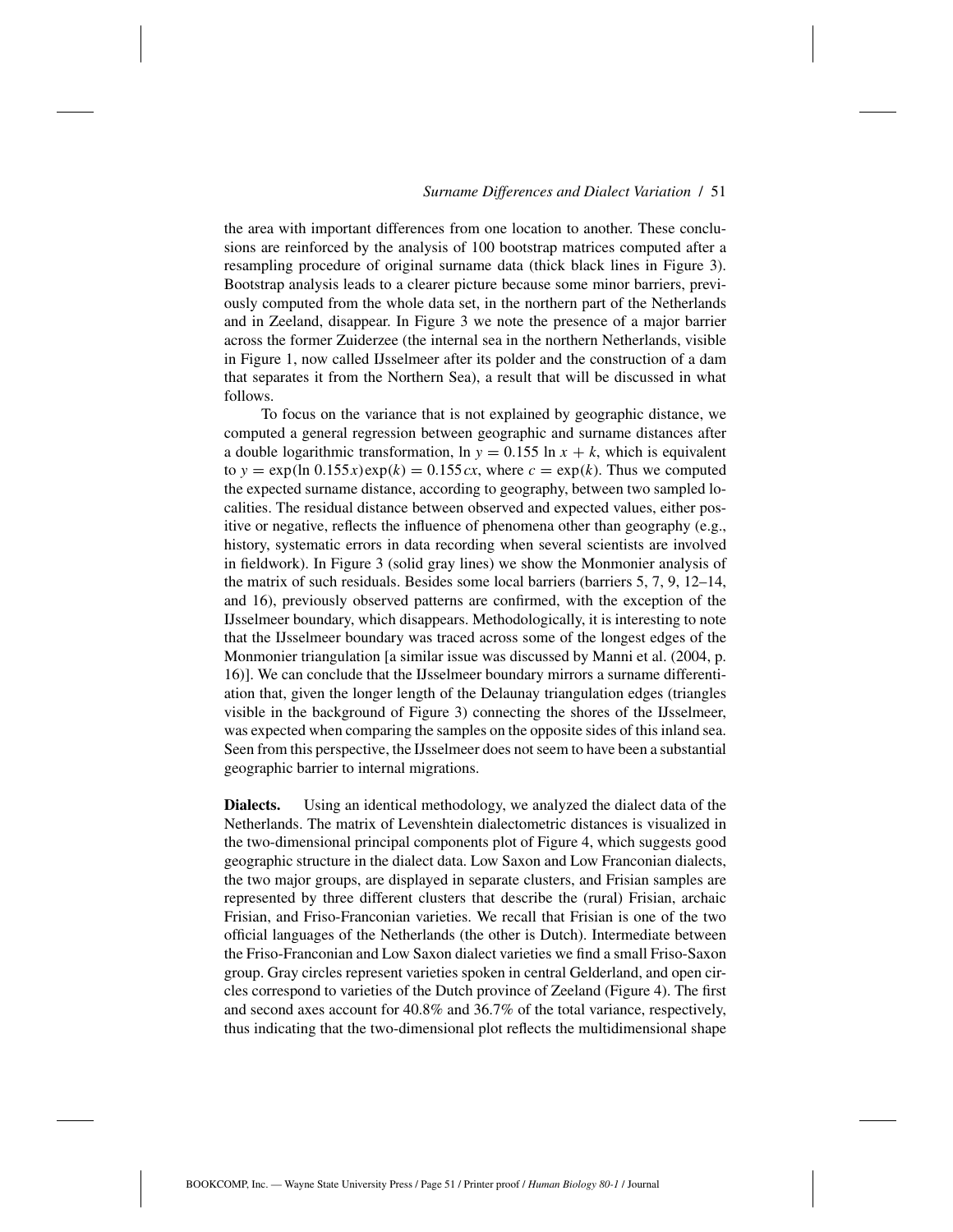

**Figure 3.** Comparison of barriers detected on the basis of surname distances: Thick black lines of variable width correspond to barriers obtained with the Monmonier algorithm on 100 matrices of surname distances computed according to Nei's method. The different matrices were computed using a bootstrap resampling of original surnames. Only the first 20 barriers of each matrix are shown (2,000 barriers in total). The thickness of barriers is proportional to their bootstrap score, and barriers whose score is lower than 50% are not shown (see scale). Gray lines correspond to barriers obtained from a matrix of residual surname distances. After a linear regression between the logarithms of geographic and Nei distances, we computed the expected surname distance according to the regression. Such values were subtracted from observed distances, thus leading to the residuals. The first 20 barriers are shown (numbered at both extremes from 1 to 20). The Delaunay triangulation is visualized by a light gray network.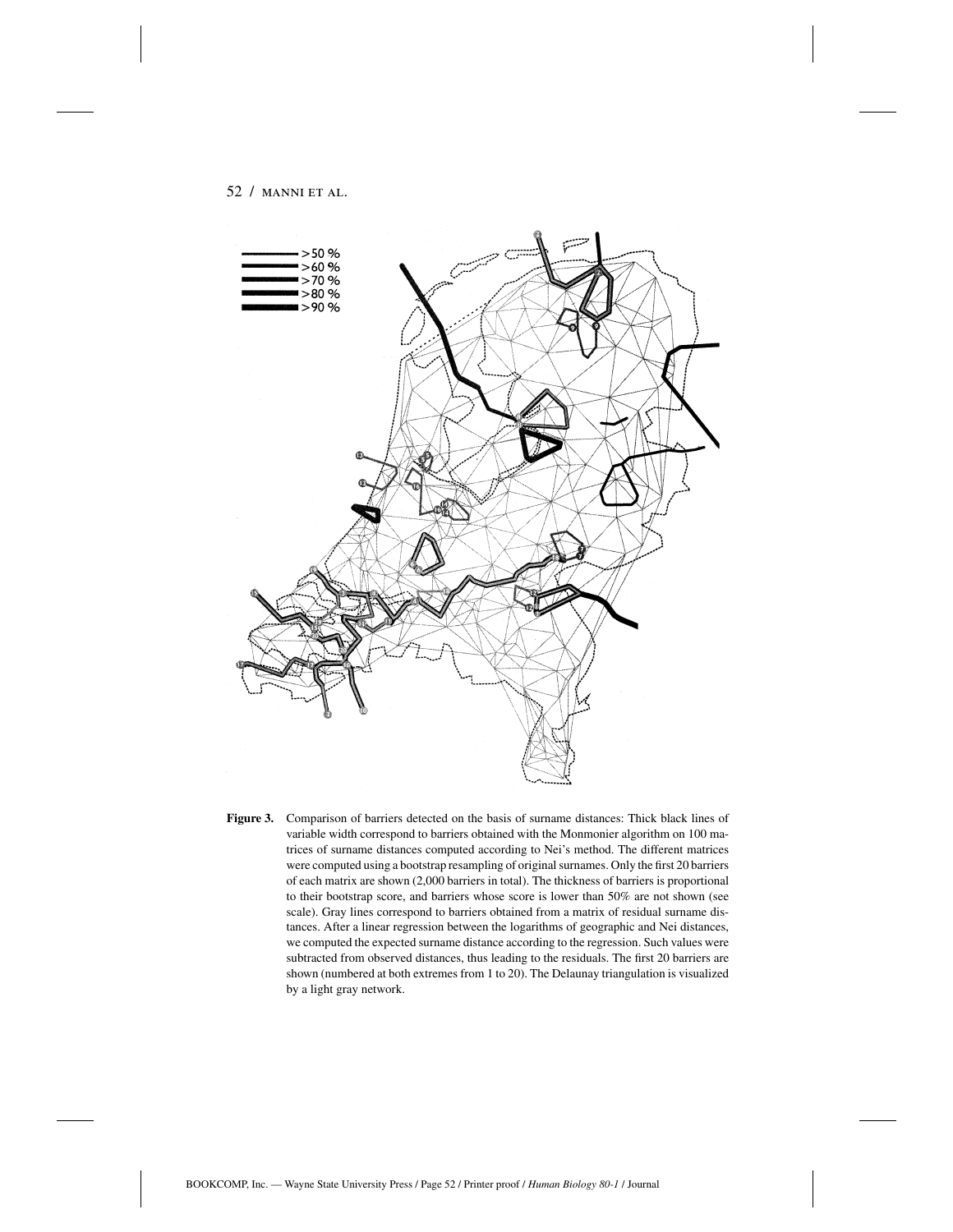

[53], (13) **Figure 4.** Principal components plot on the basis of 252 Dutch dialects. Low Saxon and Low Franconian dialects are grouped into separate clusters, whereas Frisian samples are represented by three different clusters that describe the (rural) Frisian, archaic Frisian (Hindeloopen, Schiermonnikoog, and Terschelling Island), and Friso-Franconian varieties (Frisian cities, Midsland, Ameland Island, and Het Bildt). Intermediate between Friso-Franconian and Low Saxon we find a small Friso-Saxon group (Westerkwartier and Stellingwerf). For a rough mapping of Franconian and Saxon varieties, see Figure 5. Gray circles represent varieties spoken in central Gelderland, and open circles correspond to varieties of the Dutch province of Zeeland. The first and second axes account for 40.8% and 36.7% of the total variance, respectively. Recall that the Dutch area is traditionally divided into Low Saxon and Low Franconian dialect varieties. A further group is represented by Frisian varieties; Frisian is a language distinct from Dutch and has its own dialects.

of the data accurately. We do not describe the linguistic classification of dialect varieties in more detail here because they have been fully discussed by Heeringa (2004).

Not unexpectedly, Monmonier boundaries (Figure 5) confirm the results of the principal components plot for the most part. We find a northwestern Frisian area (surrounded by barriers 1 and 2), a small northeastern area (part of the pro-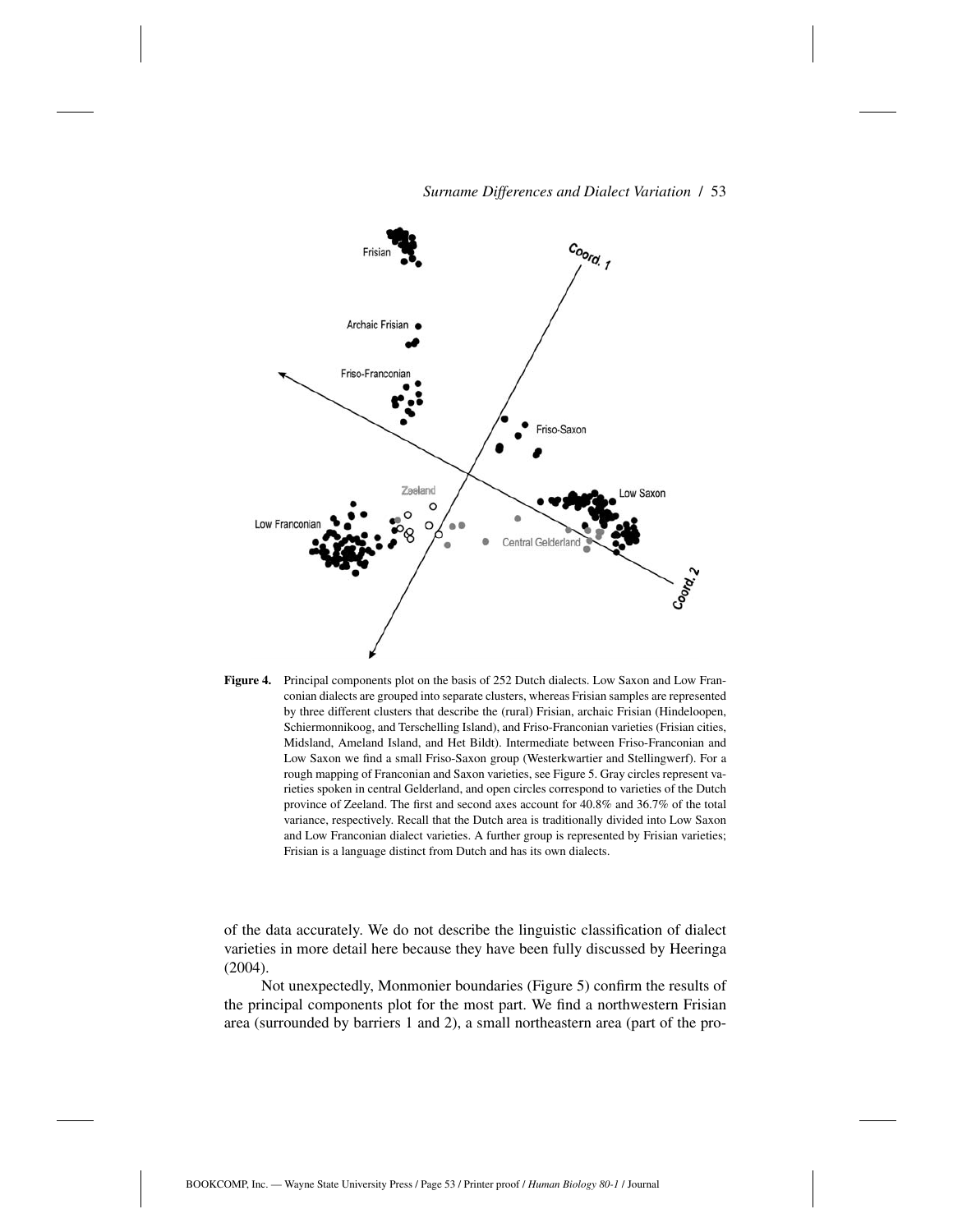

**Figure 5.** Barriers (bold black lines) obtained with the Monmonier algorithm on a matrix of dialect (Levenshtein) distances between 252 localities. The first 20 barriers are shown (numbered from 1 to 20). A light gray network visualizes the Delaunay triangulation. Boundaries identify areas corresponding to Friesland (local barriers corresponding to different Frisian varieties are displayed in gray to provide a clearer overall representation) and to parts of Zeeland and Limburg. On a wider scale it appears that some major barriers distinguish the geographic locations where Low Franconian and Low Saxon varieties are spoken (see labels).

vince of Groningen surrounded by barrier 20), a larger northeastern area (Low Saxon) adumbrated by barriers 1 and 8, a large more or less southwestern area (Low Franconian), a small southwestern part (province of Zeeland, barrier 9), and a small area in the southeast (part of the province of Limburg encircled by bound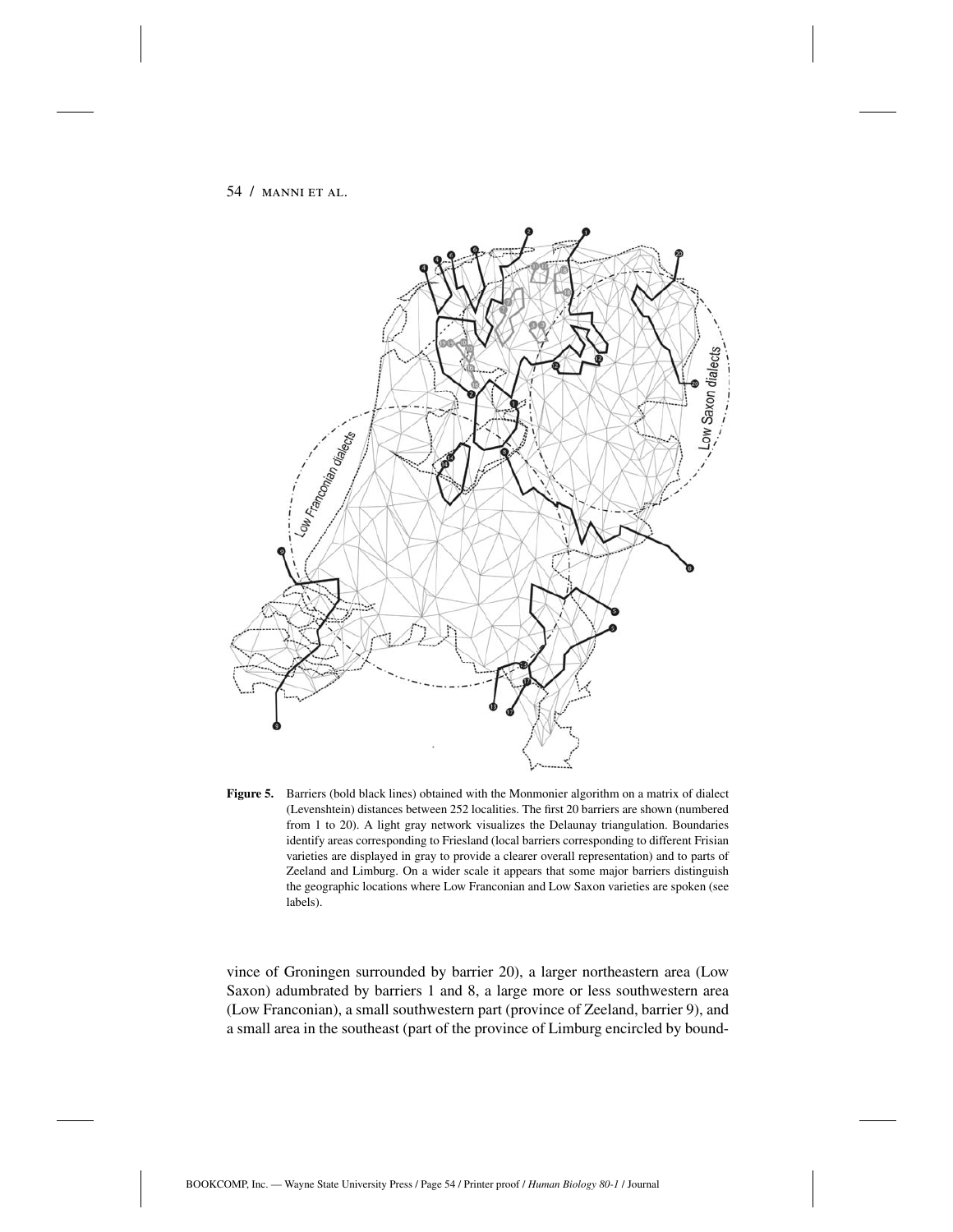aries 5, 13, and 17). According to scholarly tradition, one of the major barriers was expected to lie along the border between the Low Saxon and Low Franconian varieties; we recognize it in Figure 5 as barrier 8 because barrier 1delimits just the Frisian area. We recall that the Monmonier algorithm finds barriers in a hierarchic order; therefore barrier 8 is the eighth computed among the 20 displayed. Now, the bootstrap test of barrier robustness (where original word transcriptions are resampled; not shown) does not give a special emphasis to this barrier, because its ranking decreases from the eighth to the sixteenth, a result that may derive from traditional views of dialect variability in the Netherlands. Otherwise, the bootstrap test confirms the patterns and the ranking of the remaining barriers plotted in Figure 5. Fragmentation is found in Friesland because of the well-known similarity among the urban Friso-Franconian varieties that are closer to Dutch.

As with the surname data, we continued the analysis by computing, after a double logarithmic transformation, a regression model (ln  $y = 0.287 \ln x + k$ ) between geographic and Levenshtein distances to obtain the matrix of residuals that is plotted in the principal components analysis (not shown). This is a novel treatment of the linguistics data because previous attempts to describe the relation between geography and linguistic variables ended with models that are different from the power law relation that is standard with genetic and surname data. Séguy (1971) described the relation between linguistics and geography as  $\lim_{n \to \infty} = 0.5$ (geo) and Heeringa and Nerbonne (2001) as  $\lim g = \ln(\text{geo})$ .

In proceeding this way, we are applying to linguistics the concept of isolation by distance that was first introduced in genetics by Wright (1943) and later developed by Malécot (1955). Malécot developed a model in which the number of migrants from one location to another is a function of the geographic distance between two areas, thus explaining the increase of genetic distances by increased geographic distances. Interestingly, the similarity between genetic and linguistic data can be pushed further because in both cases the correlation with geographic distances is not linear and the same logarithmic transformation is applied to both data sets to obtain an improved sublinear model. Anyhow, in linguistics it is difficult to distinguish the analyses based on the logarithms of geography from those postulating a power law with a fractional coefficient. The empirical predictions of the two make accord with one another in the domain under study.

We find that the remaining structure in the multidimensional principal components plot, computed on residuals (not shown because of space limitations), is still striking and appears at some points to reflect geography after all, perhaps suggesting that the influence of geography is not constant. Further research and some creativity may be necessary to address such new issues, which might a priori be expected to shed light on the mechanisms of linguistic differentiation through space.

The shape of the Monmonier barriers, based on the matrix of residual Levenshtein distances (Figure 6), confirms the pattern previously found in Zeeland (boundaries 11, 15, and 19) as well as the Saxon dialect area that is still surrounded by several barriers (10 and 14). The northern part of the Saxon area seems less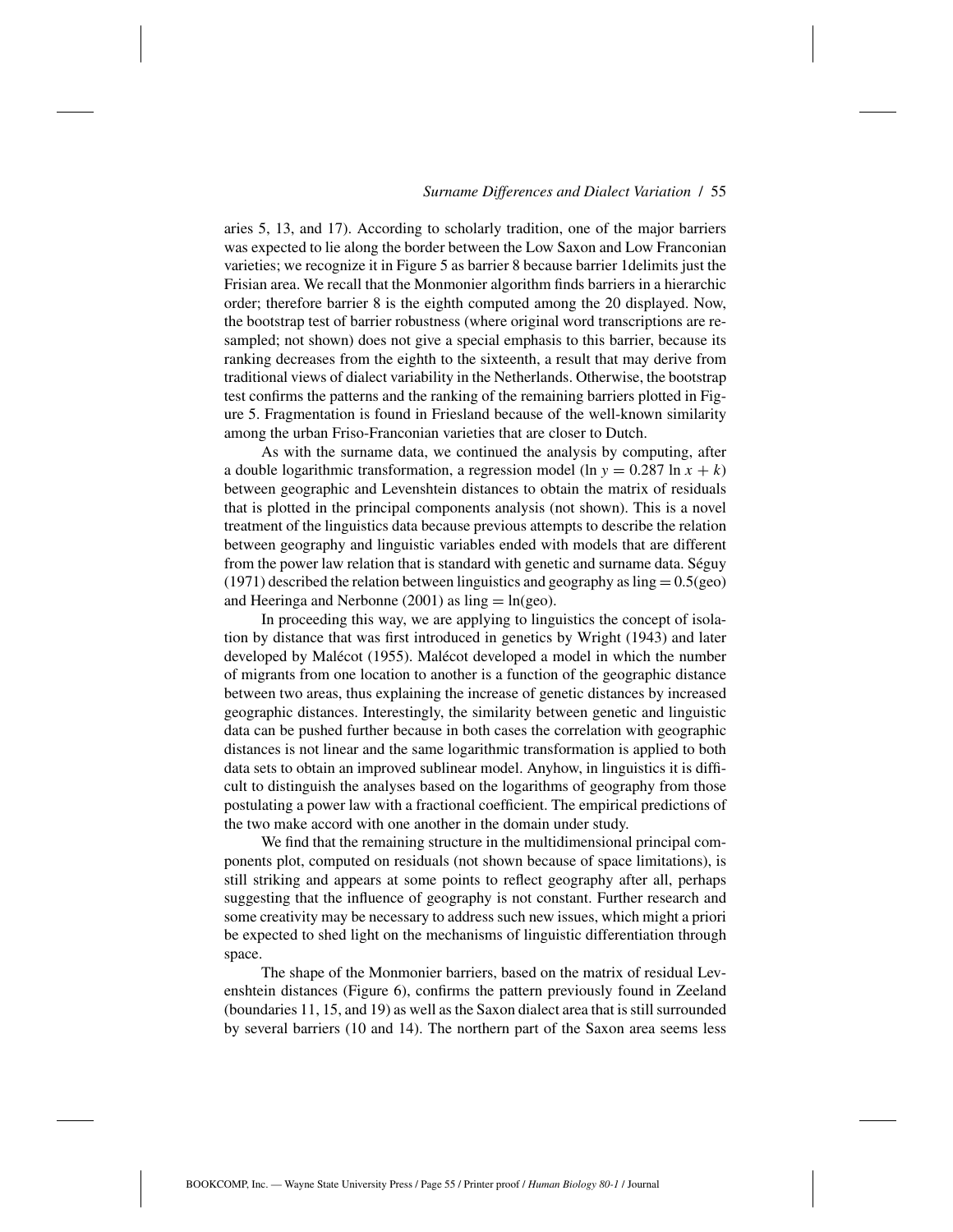

**Figure 6.** Barriers (bold black lines) obtained with the Monmonier algorithm on a matrix of residual dialect distances (to be compared with the identical analysis on the original matrix in Figure 5). The provinces of Friesland and Groningen appear as linguistically continuous, but see the text for further details. The first 20 barriers are shown (numbered 1 to 20). As in Figure 5, barriers corresponding to different Frisian varieties are displayed in gray. The Delaunay triangulation is visualized as a light gray network. As in Figure 5, the lines in light gray are simply not emphasized in the discussion; they correspond to some distinct Frisian varieties.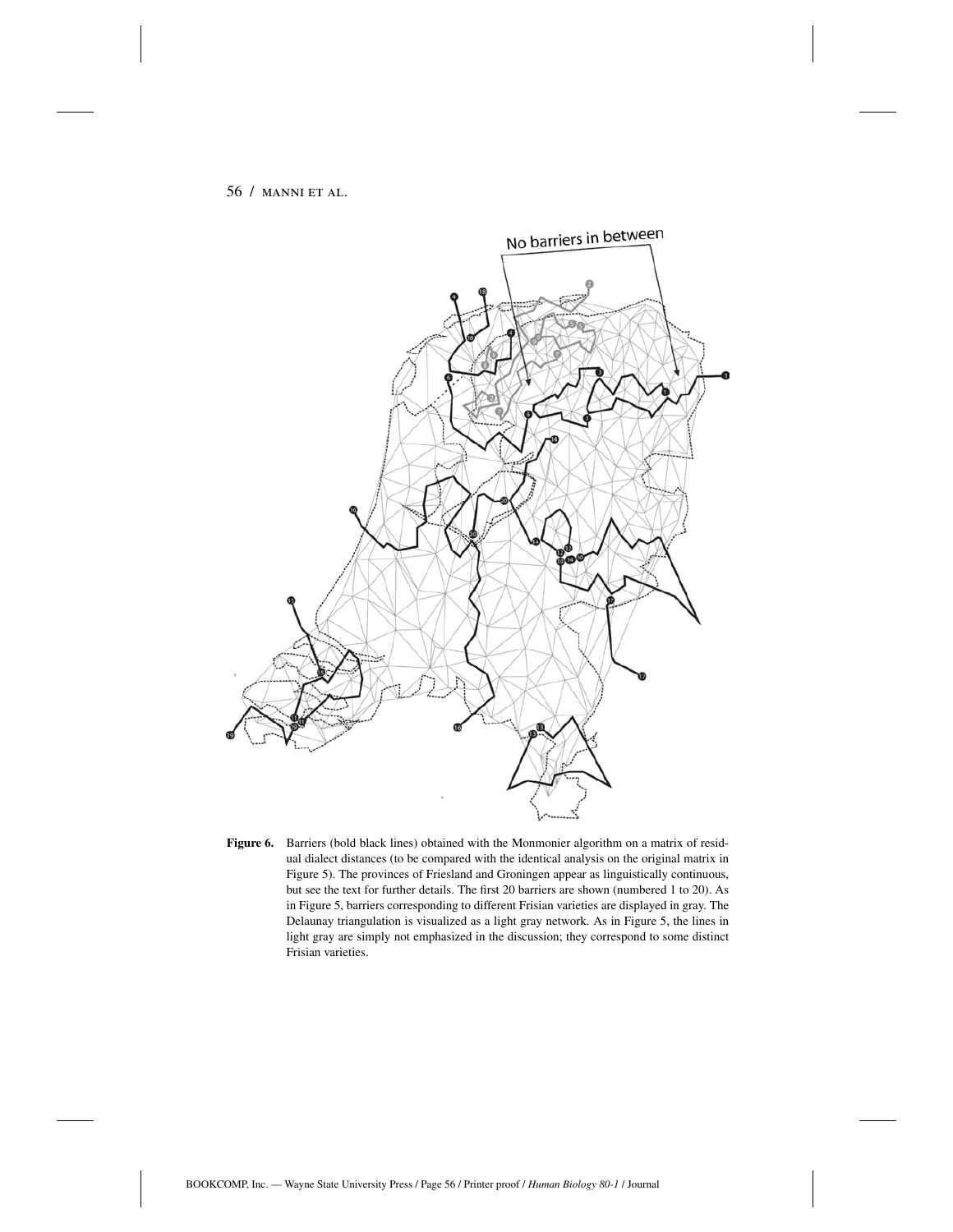contoured compared to Figure 5, because its northern part (corresponding to the province of Groningen) is now geographically continuous with Friesland but is separated from the province of Drenthe by boundaries 1 and 3. As in the original matrix of Levenshtein distances (Figure 5), Friesland is still fragmented (as shown by the shape of barriers 2, 5, 7, and 9) because of the dialect islands of the urban Frisian mixed varieties (Friso-Franconian) in the Frisian dialect continuum. A completely new feature of Figure 6 is boundary 16, which begins on the left (west), follows the border between North and South Holland, and then veers south to pass vertically through the provinces of Utrecht and North Brabant. Even though this border has not been discussed extensively in previous studies (so we cannot easily compare alternative explanations of its meaning), it is nonetheless interesting because it can be attributed to heterogeneous transcriptions (Heeringa 2004).

**Cross-Comparison of Surname and Dialect Variability.** To be sure, distributions of linguistic and surname variation correlate significantly  $(r = 0.417)$ , *p* < 0.001, based on the 74 locations common to the surname and dialect samples). But such correlation just reflects the link existing between linguistic and geographic distances ( $N = 252$ ;  $r = 0.407$ ,  $p < 0.001$ ) on the one hand and between surname and geographic distances ( $N = 226$ ;  $r = 0.507$ ,  $p < 0.001$ ) on the other. Because both pronunciation and surnames correlate strongly with geography, they seem to be correlated with each other. But there is no correlation between matrices of residual Nei and Levenshtein distances; that is, there is no correlation between surname and linguistic differences once their common dependence on geographic distance has been included in a statistical model.

## **Discussion**

The major aim of this study was to determine to what extent the motifs of geographic variation of surnames overlap with those of linguistic diversity because family names are a specific part of language. Following the geographic approach used here and thus focusing on the barriers where geographic influence is insufficient as an explanation of genetic or linguistic difference, we note no striking correspondences between the two markers, for example, in comparing the areas of differentiation in Figures 2 and 4 and in Figures 3 and 6. We can then conclude that the pressure of the linguistic environment on surname distributions is absent or negligible and that surname variability differs from linguistic variability, which shows that the social contacts reflected by dialect varieties do not seem to be related to the demographic history of the populations speaking those dialects. Because the two processes, social and demographic, took place over a similar time frame, we can reasonably extend our claim, as a null hypothesis, to any future work addressing the comparison of surnames and linguistic markers.

If we describe the situation from the point of view of a multiple regression model in which we test geography and surname differences as independent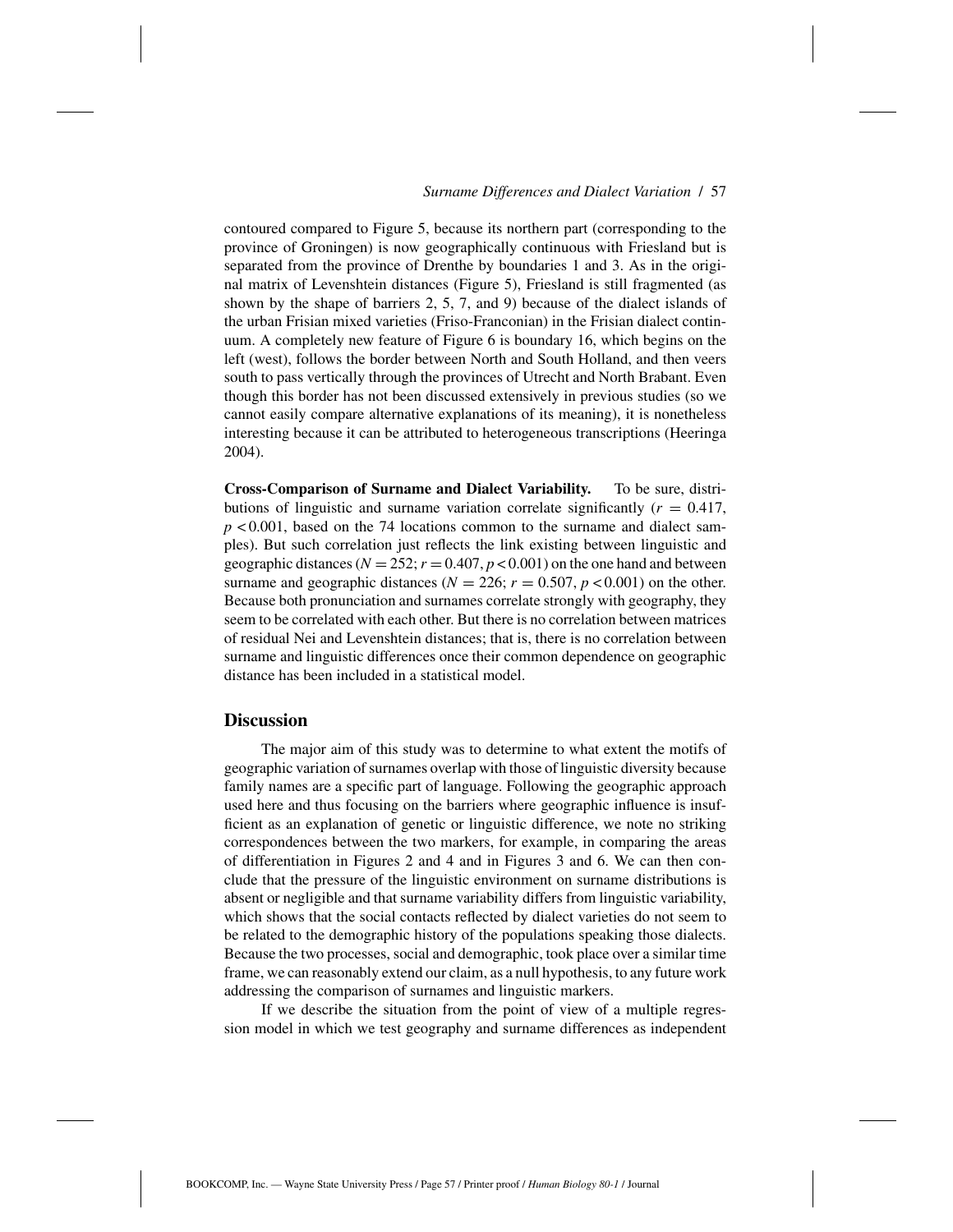predictors of linguistic distance, then the two predictors are collinear, leading a hasty analysis to attribute influence to both predictors, whereas a careful analysis in fact displays none. The correlation between linguistic and surname markers is entirely explained by their common collinearity with geography. We can strengthen our own conclusion that in the Netherlands there has been no demonstration of a relation between linguistics and surnames by noting the differences between the model used here and the models used in our earlier dialectometric work. Nerbonne et al. (1999) calculated a correlation coefficient between linguistic and corresponding geographic distances of MT  $r = 0.656$ ,  $(p < 0.01)$  using the full data set (which includes the Flemish part of Belgium) with a sample that is similar to the one used in this paper, but they used a logarithmic regression model rather than the power law (doubly logarithmic) model used here. The logarithmic model ( $r^2 \approx 0.40$ ) clearly explains a great deal more variance than the power law model ( $r^2 \approx 0.16$ ). We conclude from this that the optimal linguistic model takes a logarithmic form, in distinction to the power law relations favored in genetics. This reinforces our main conclusion, namely, that the linguistic and genetic patterns of variation are different, even if they are both conditioned strongly by geography.

Our results differ strikingly from those of a similar study comparing surnames and dialects in France by Scapoli et al. (2005). But we suspect that Scapoli and colleagues failed to control their matrices of genetic and linguistic distances for common geographic conditioning, leading them to the incorrect conclusion that language similarity is an indicator of genetic kinship even at local levels. This may occasionally be true but needs to be systematically verified by analyzing residuals.

Concerning the Netherlands, the only close match between the variation of surnames and dialects is found in the province of Zeeland, which is also geographically separate from surrounding areas (see Figures 3, 5, and 6). This special status of Zeeland may be due to its geography, because it was constituted by several islands that, starting in the 14th century (*Atlas van Nederland* 1986), increased in size and, thanks to land reclamation efforts, eventually turned into peninsulas at the beginning of the 20th century. Relative social and geographic isolation, together with an economy based on fishing and trade, may have maintained and reinforced a closed social structure still visible in surname and dialect variability—a diversity that is also mirrored by the different agriculture practices between insular Zeeland and Zeeland Flanders (see Figure 1). Finally, an additional and complementary explanation is represented by more intense contacts with the adjacent western Flemish area (Belgium).

The computation of a regression model leading to matrices of residuals is expected to better illuminate demography (surnames) and social patterns (dialects), both of which are related to history (in a broad sense) rather than to geography. As a consequence, we can interpret the surname barriers found along the northern borders of Zeeland, North Brabant, and Limburg as the results of historical phenomena. The significance of such major separations is confirmed by bootstrap ma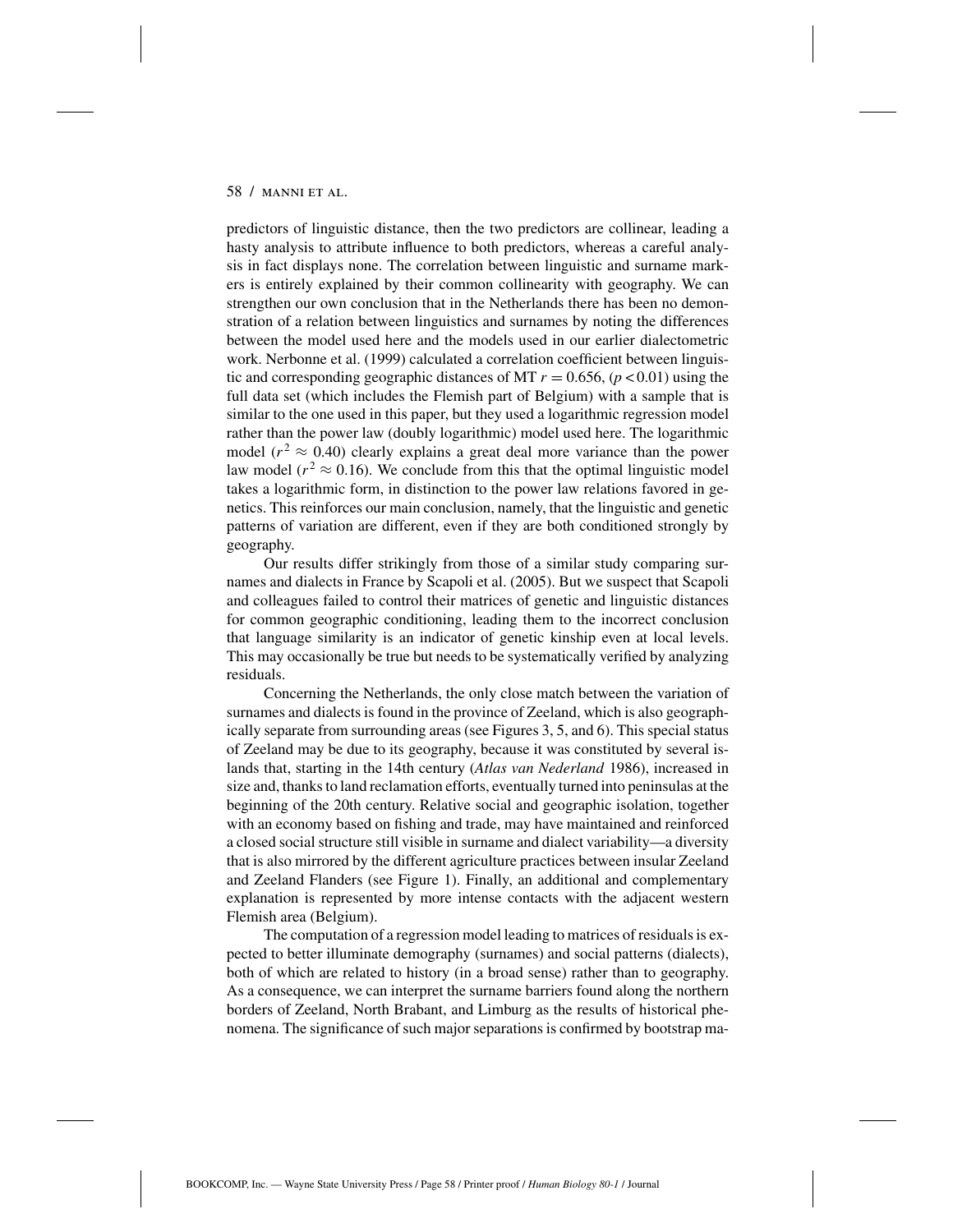trices visualized through the Monmonier algorithm and by the analyses of residual distances (barriers 4 and 18 in Figure 3)—which brings up new issues.

As we said earlier, the geographic variation of surnames only mirrors demographic phenomena, without showing any effect of linguistic environment. Therefore, when we seek explanations for such barriers, which linguistic culture does not support, we must turn to other factors. In this case we are struck by the correspondence between the border induced by common surnames and the border of the Protestant/Roman Catholic area of the Netherlands (Figure 7). The strength of the surname border suggests that the frequency of intermarriage between Catholics and Protestants was low. This religious distinction may have acted as a social boundary, thus increasing surname differences between populations on the border's sides. The fact that there is no linguistic evidence (Figure 5 and 6) of such separation means that more casual social contacts and interchange were not diminished between Catholic and Protestant populations. Communication proceeded despite a profound social cleft.

Intuitively, the observed incoherence between markers of genetic relatedness as surnames and linguistic space distributions can be regarded as misleading, once culture (language) is assumed to be matrilineally transmitted and surnames are paternally transmitted. This was a concern expressed by Bob Shackleton, one of the scholars who assisted us in our research. In other words, his question was, Would our findings have been the same if surnames were maternally transmitted? Some readers may remember a popular study pointing to the greater dispersion of females compared to males (Seielstad et al. 1998). Such results, based on the comparison between specifically paternal (Y-chromosome) and specifically maternal (mitochondrial DNA) genetic markers, were explained in terms of patrilocality. Even if alternative explanations (Dupanloup et al. 2003) and different conclusions (Wilder et al. 2004) have been provided since, we note that such debate mainly concerns the frame of prehistorical times instead of the recent time frame of surname data.

Even keeping in mind that matrimonial migrations, at least in rural Europe, generally consist of only a few kilometers and that we are dealing with differences that can be traced back for only eight generations, it is likely that patrilocality plays a role in our surname data set, meaning that females move more than males. Nevertheless, patrilocality is counteracted by the observation that sons inherit their propensity to migrate from their fathers, whereas such transmission is largely absent among women (Gagnon et al. 2006). Gagnon and colleagues concluded that the pool of migrants is not a random sample of the whole population because there is an intergenerational dependency in the probability of migration that can be explained by social factors (Heyer 1993). Once settled somewhere, the newcomers seldom become the owners of the land (or of other means of production), so their sons are more likely to move out. In this process their new Y-chromosome variants, together with their surnames, tend to disappear in the next generation. Differently, daughters of immigrants can become part of the new community by marriage and therefore have a higher chance of enriching the local pool of genetic diversity.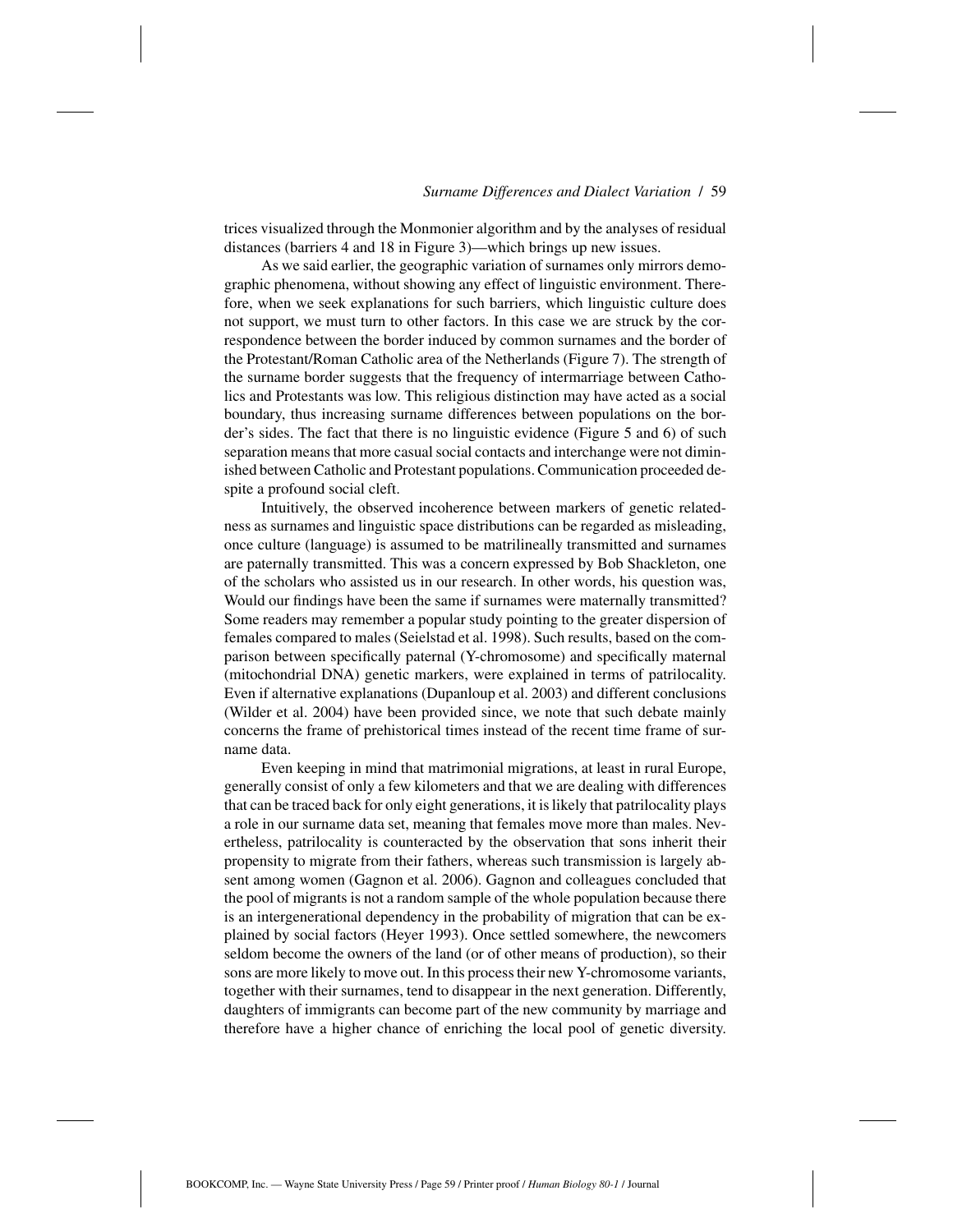

**Figure 7.** Frequency of Roman Catholics in the Netherlands in 1954. Redrawn from van Heek (1954).

To answer the thorny question of our colleague: If women transmitted Dutch surnames, we would have computed pairwise surname distances that were smaller than patronymic ones (more migration equals more surname homogeneity). The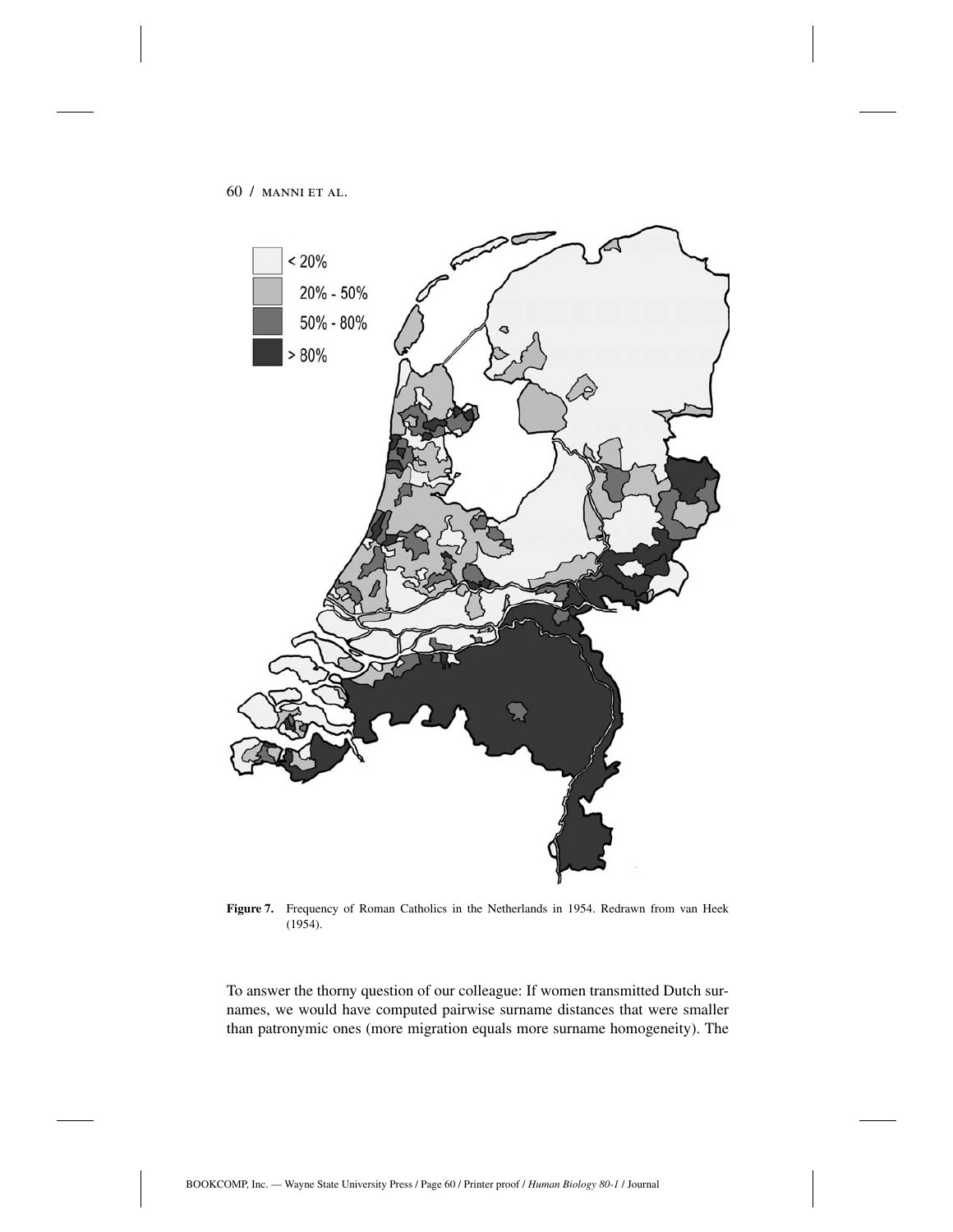general portrayal of such a hypothetical matrilineal-inferred surname structure would have been similar, albeit less detailed—more migrations imply lower local differences—unless we allow that females and males might migrate in different directions [a hypothesis that seems excluded by Kok (1997) concerning the Netherlands].

Linguistically, the role of the mother in language transmission is a valuable area for further research, because, in wider studies comparing genetic and linguistic differences, culture is often assumed to be maternally transmitted. Actually, most linguistic research emphasizes the importance of the peer group, outside the immediate family, in influencing adolescent patterns of speech, and the general suspicion is that these are normally then resistant to change in later life. This is a question that may be of special interest in genetic samplings performed according to ethnological and linguistic criteria.

Besides the major research question of this paper, we think that some methodological outcomes should be reviewed. First, the use of matrices of residual linguistic distances obtained after the computation of a regression between geographic and linguistic distances has been rewarding. The approach has enabled us to visualize the geographic affinity of the province of Groningen to the Frisianspeaking area (see Figure 6). We recall again that Frisian and Dutch are two distinct languages, with Frisian being spoken in the north of the Netherlands, almost exclusively in the province of Friesland (other Frisian speakers are found in Denmark and Germany). This closer relation probably mirrors the early linguistic history of the Groningen area, where some Frisian varieties were last spoken in the early part of the 16th century [see Hoekstra (2001, p. 139) and Niebaum (2001, p. 431)]. Besides some few contemporary phonetic features, presently there is no linguistic evidence that a different language was once spoken in this area, thus underscoring the great potential interest of the methodological approach we undertook. Spruit's (2006) analysis of syntactic variability showed that the north of the Netherlands appears much less heterogeneous than it does in lexical and phonetic analyses. We are aware that our approach to the computation of residuals, in both data sets, is mainly empirical and that a deeper insight into the relations between real data and theoretical models describing isolation by distance is needed. This area of investigation represents our next target because, concerning genetics, only two recent papers have addressed it properly (Rousset 1997, 2000) and, concerning linguistics, such approaches are still to come.

A second methodological outcome concerns the use of a bootstrap methodology to assess the robustness of data. We experienced that barrier analyses based on resampled data correspond, to a large extent, to the patterns obtained from matrices of residuals, thus suggesting that a bootstrap approach is a better approximation to the patterns of variability of both dialect and surname variation than the analysis of a single matrix obtained from the entire data set. If resampling procedures are of general use in phylogenetic or phenetic studies, they were surprisingly never applied to surnames, even though such studies belong to the same disciplinary area. Similarly, dialectologists do not normally use resampling proce-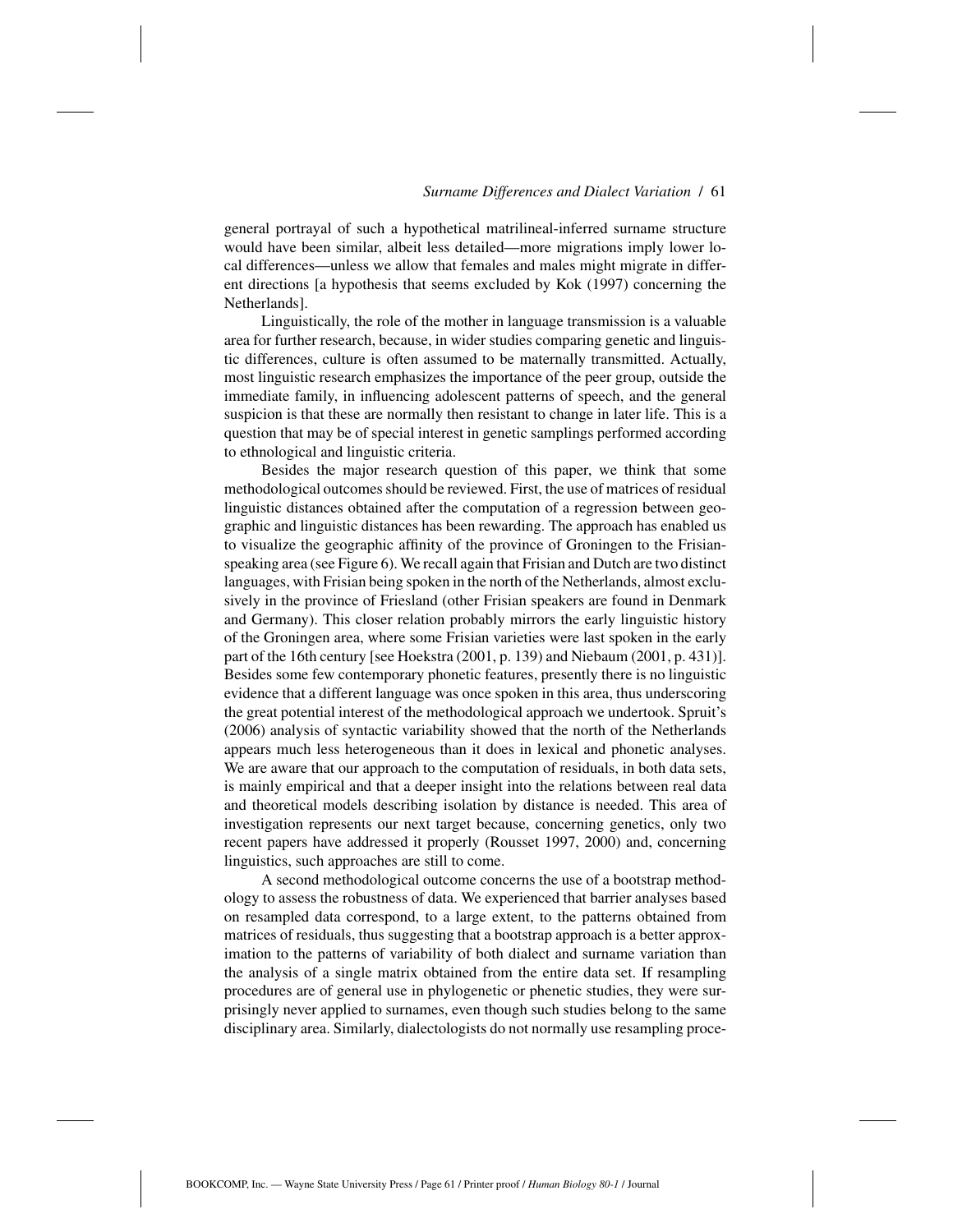dures to assess the robustness of linguistic patterns because, concerning language varieties, computational studies are far more recent.

Although resampling procedures are not common among dialectologists, McMahon and McMahon (2005) applied them to historical linguistics, and Kleiweg et al. (2004) experimented with techniques that add random degrees of noise to distance matrices in an effort to counter the instability of clustering classifications. Nerbonne et al. (2007) showed that this technique results in the same classifications as bootstrap analysis.

We hope that future directions of investigation will be focused on an interdisciplinary understanding of linguistics and biology, discussed at length by Goebl (1996), and in particular of the interrelations existing between surnames and dialects together with real genetic markers on wider scales. Computational linguistics and phylogenetic methods applied to languages (Forster and Renfrew 2006) are setting new standards in multidisciplinary studies. They offer a key to understanding the geographic dissemination of both cultural features and hereditary markers through generations, with surnames standing at the interface between them.

*Acknowledgments* We are indebted to Pierre Darlu for compiling the program DISNEI to compute different surname distances, to Bob Shackleton for commenting on the manuscript, to Isabelle Dupanloup for inspiring us, to Alain Gagnon for providing insightful references, and to Raphael Leblois for discussing the regression procedures. We also thank George Welling for his critical remarks concerning the history of the Netherlands and Meindert Schroor for improving our geographic insight. A special thanks to Evelyne Heyer and Serge Bahuchet, who provided the best working environment to carry out such cross-disciplinary collaboration. John Nerbonne was supported by an Invited Scholar grant from the National Museum of Natural History of France. This study is an outcome of a larger research program, financed by the Wenner Gren Foundation (grant 7247 awarded to F. Manni), concerning the Netherlands.

*Received 7 December 2006; revision received 19 September 2007.*

## **Literature Cited**

*Atlas van Nederland.* 1986. 's-Gravenhage, the Netherlands: Stichting Wetenschappelijke.

- Barrai, I., A. Rodriguez-Larralde, F. Manni et al. 2002. Isonymy and isolation by distance in the Netherlands. *Hum. Biol.* 74:263–283.
- Cavalli-Sforza, L. L., and W. Bodmer. 1971. *Human Population Genetics.* San Francisco: Freeman.
- Cavalli-Sforza, L. L., P. Menozzi, and A. Piazza. 1994. *The History and Geography of Human Genes.* Princeton, NJ: Princeton University Press.
- Chambers, J. K., and P. Trudgill. 1998. *Dialectology*, 2nd ed. Cambridge, U.K.: Cambridge University Press.

Cronbach, L. J. 1951. Coefficient alpha and the internal structure of tests. *Psychometrika* 16:297–334. Crow, J. F. 1980. The estimation of inbreeding from isonymy. *Hum. Biol.* 52:1–4.

Dupanloup, I., L. Pereira, G. Bertorelle et al. 2003. A recent shift from polygyny to monogamy in humans is suggested by the analysis of worldwide Y-chromosome diversity. *Mol. Ecol.* 13:853– 864.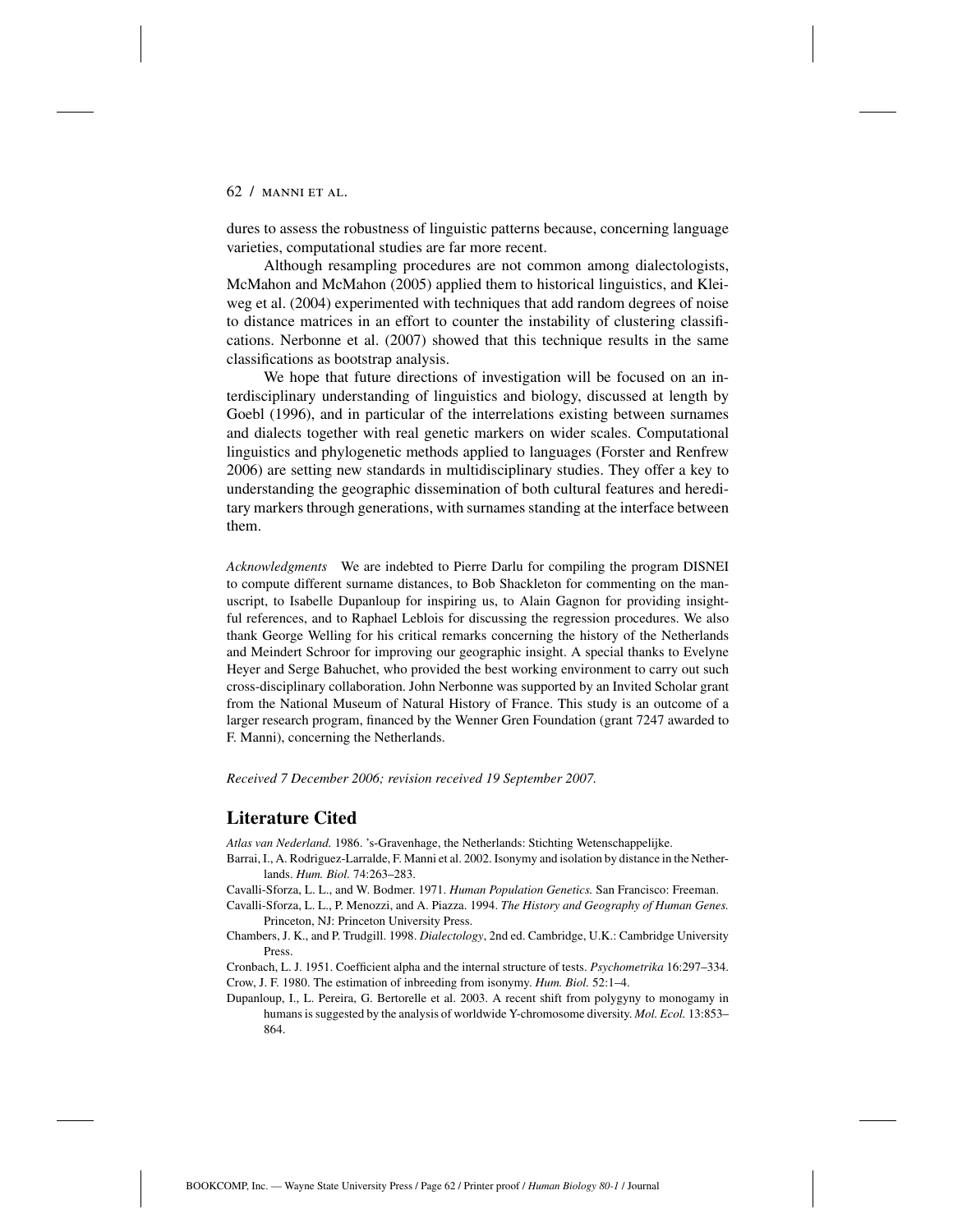- Dyen, I. 2004. Personal communication based on the discussion of the paper "Johannes Schmidt's 'wave theory' and the Homomeric method," presented at the workshop Phylogenetic Methods and the Prehistory of Languages, McDonald Institute for Archaeological Research, Cambridge, U.K., July 9–12, 2004.
- Felsenstein, J. 1985. Confidence limits on phylogenies: An approach using the bootstrap. *Evolution* 39:783–791.
- Forster, P., and C. Renfrew, eds. 2006. *Phylogenetic Methods and the Prehistory of Languages.* Cambridge, U.K.: McDonald Institute for Archaeological Research.
- Gagnon, A., B. Toupance, M. Tremblay et al. 2006. Transmission of migration propensity increases genetic divergence between populations. *Am. J. Phys. Anthropol.* 129:630–636.
- Goebl, H. 1996. La convergence entre fragmentations géo-linguistique et géo-génétique de l'Italie du Nord. *Rev. Linguist. Romane* 60:25–49.
- Gooskens, C., and W. Heeringa. 2004. Perceptive evaluation of Levenshtein dialect distance measurements using Norwegian dialect data. *Language Variation and Change* 16:189–207.
- Heeringa, W. 2004. *Measuring Dialect Pronunciation Differences.* Groningen, the Netherlands: Groningen University Press.
- Heeringa, W. J., and J. Nerbonne. 2001. Dialect areas and dialect continua. In *Language Variation and Change*, D. Sankoff, W. Labov, and A. Kroch, eds. New York: Cambridge University Press, 375–400.
- Heeringa, W., J. Nerbonne, and P. Kleiweg. 2002. Validating dialect comparison methods. In *Classification, Automation, and New Media*, W. Gaul and G. Ritter, eds. Heidelberg, Germany: Springer, 445–452.
- Heyer, E. 1993. Population structure and immigration: A study of Valserine valley (French Jura) from the 17th century until present. *Ann. Hum. Biol.* 20:565–573.
- Hoekstra, E. 2001. Frisian relics in the Dutch dialects. In *Handbuch des Friesischen* [Handbook of Frisian Studies], H. H. Munske, ed. Tübingen, Germany: Niemeyer, 138–142.
- Kessler, B. 1995. Computational dialectology in Irish Gaelic. In *Proceedings of the 7th Conference of the European Chapter of the Association for Computational Linguistics.* Dublin, Ireland: European Association for Computational Linguistics, 60–67.
- Kimura, M. 1983. *The Neutral Theory of Molecular Evolution.* Cambridge, U.K.: Cambridge University Press.
- Kleiweg, P., J. Nerbonne, and L. Bosveld. 2004. Geographic projection of cluster composites. In *Diagrammatic Representation and Inference*, A. Blackwell, K. Marriott, and A. Shimojima, eds. Berlin: Springer, 392–394.

Kohonen, T. 1995. *Self-Organizing Maps.* Berlin: Springer.

- Kok, J. 1997. Youth labour and its family setting, the Netherlands 1850–1930. *Hist. Family* 2:507–526.
- Kruskal, J., and M. Liberman. 1983. The symmetric time-warping problem: From continuous to discrete. In *Time Warps, String Edits, and Macromolecules: The Theory and Practice of Sequence*, D. Sankoff and J. Kruskal, eds. Reading, MA: Addison-Wesley, 125–161.
- Levenshtein, V. I. 1966. Binary codes capable of correcting deletions, insertions, and reversals. *Cybernetics and Control Theory* 10:707–710.
- Malécot, G. 1955. The decrease of relationship with distance. *Cold Spring Harbor Symp. Quant. Biol.* 20:52–53.
- Manly, B. F. J. 1997. *Randomization, Bootstrap, and Monte Carlo Methods in Biology*, 2nd ed. London: Chapman and Hall.
- Manni, F. 2001. *Strutture genetiche e differenze linguistiche: Un approccio comparato a livello micro e macro regionale.* Ph.D. thesis, University of Ferrara, Ferrara, Italy.
- Manni, F. 2004. *Barrier, Version 2.2: Manual of the User.* Available at http://www.mnhn.fr/mnhn/ ecoanthropologie/software/manual.pdf
- Manni, F., and I. Barrai. 2001. Genetic structures and linguistic boundaries in Italy: A microregional approach. *Hum. Biol.* 73:335–347.
- Manni, F., E. Guérard, and E. Heyer. 2004. Geographic patterns of (genetic, morphologic, linguistic)